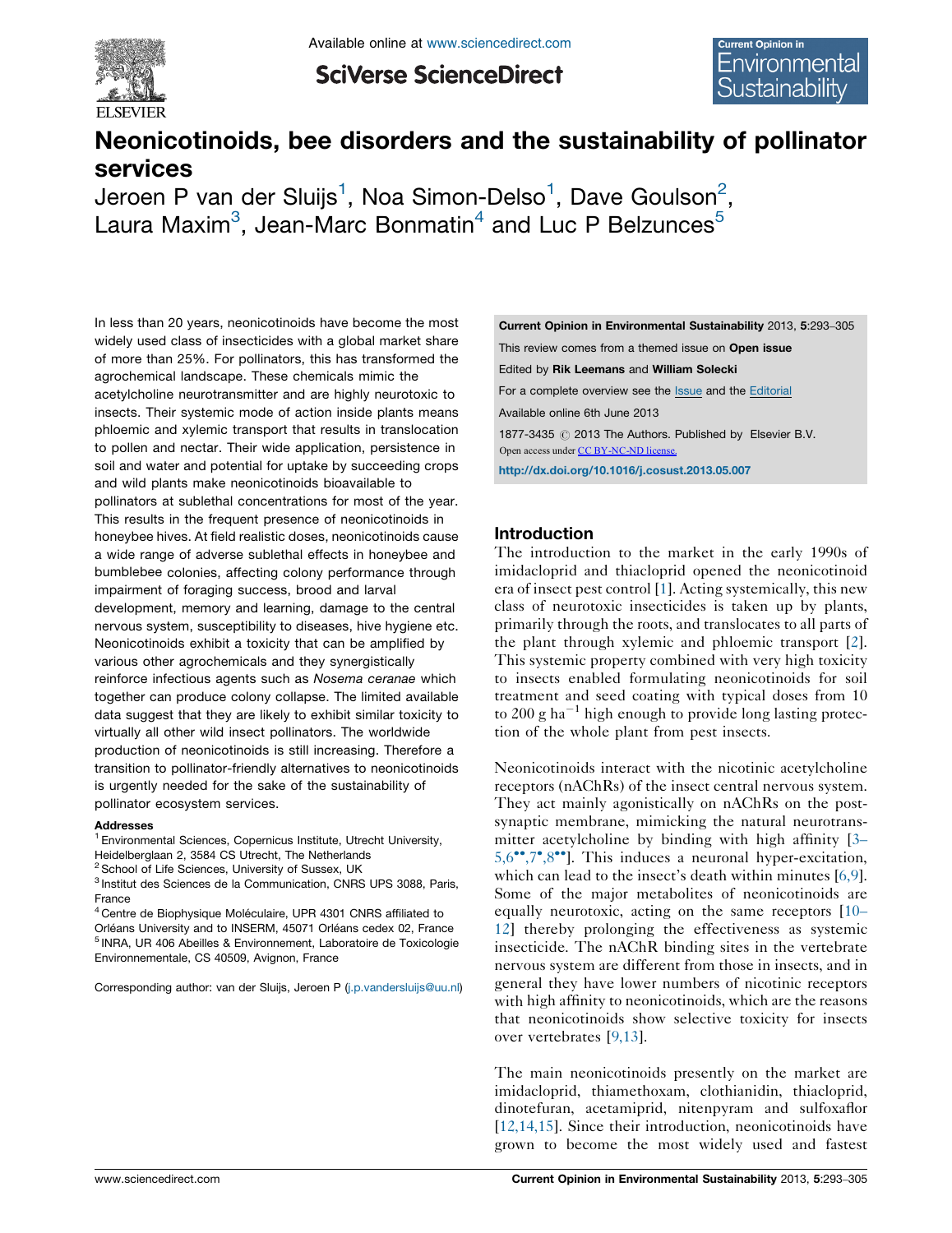growing class of insecticides with a 2010 global market share of 26% of the insecticide market [\[16](#page-7-0)] and imidacloprid the second most widely used (2008) agrochemical in the world [[17\]](#page-7-0). The worldwide production of neoni-cotinoids is still increasing [[18\]](#page-7-0). Large-scale use in Europe and US started around 2004. Neonicotinoids are nowadays authorised in more than 120 countries for more than 1000 uses [[19\]](#page-7-0) for the treatments of a wide range of plants including potato, rice, maize, sugar beets, cereals, oil rapeseed, sunflower, fruit, vegetables, soy, ornamental plants, tree nursery, seeds for export, and cotton.

When used as a seed coating, only 1.6–20% of the amount of active substance applied actually enters the crop to protect it [\[20](#page-7-0)], and the remaining 80–98.4% pollutes the environment without any intended action to plant pests. Diffusion and transformation of pesticides in the environment lead to various environmental concentrations and bioavailability, all strongly dependent on the properties of the substance [[21](#page-8-0)]. Because of their high leaching potential, neonicotinoids tend to contaminate surface water and ground water [22–[25](#page-8-0)]. Owing to sorption to organic matter in soil and sediments [\[24,26](#page-8-0)], the equilibrium partitioning over soil and water varies with soil type and is typically 1:3 (log  $P = 0.57$ ) [\[25\]](#page-8-0). In countries where monitoring data are available, high levels of neonicotinoid pollution in surface water have been reported [\[27](#page-8-0)–30]. In the Netherlands, 45% of 9037 water samples taken from 801 different locations in a nation-wide routine water quality monitoring scheme, over the period 1998 and 2003–2009, exceeded the 13 ng  $1^{-1}$  imidacloprid water quality standard, the median concentration being 80 ng  $1^{-1}$  and the maximum concentration found being 320  $\mu$ g l<sup>-1</sup>, which is acutely toxic to honeybees [[27](#page-8-0)]. In the US, neonicotinoids were also found in surface water. In 108 water samples collected in 2005 from playa wetlands on the Southern High Plains, thiamethoxam was found at an average concentration of 3.6  $\mu$ g l<sup>-1</sup> and acetamiprid at 2.2  $\mu$ g l<sup>-1</sup> [\[30](#page-8-0)].

Neonicotinoids and their metabolites are highly persistent in soil, aquatic sediments and water. To give an example: Six years after a single soil drench application of imidacloprid, residue levels up to 19  $\mu$ g kg<sup>-1</sup> could be recovered in Rhododendron shrub blossoms [[31\]](#page-8-0). Clothianidin has a half-life in soil between 148–6900 days [\[32](#page-8-0)], and imidacloprid 40–997 days [\[33](#page-8-0)]. Consequently, neonicotinoids exhibit a potential for accumulation in soil following repeated applications [\[23](#page-8-0)] and can be taken up by succeeding crops up to at least two years after application [\[34](#page-8-0)]. Imidacloprid has been detected in 97% of 33 soil samples from untreated fields on which treated corn seeds were used 1 or 2 years before the sampling [\[34](#page-8-0)]. Concentrations in these soil samples ranged from 1.2 to  $22 \mu$ g kg<sup>-1</sup> [[34\]](#page-8-0). Several studies recovered neonicotinoids in wild flowers near treated fields  $[35,36\degree]$  $[35,36\degree]$ . However, it remains a knowledge gap to what extent the presence in wild flowers results from systemic uptake from polluted soil and water or from direct contamination of the flowers by contaminated dust from seed drilling.

At their introduction, neonicotinoids were assumed to be more efficient than the organophosphates and carbamates that they replaced [[37](#page-8-0)]. As a seed treatment, they could be used in much lower quantities and they promised to be less polluting to the environment. It is however not the quantity that is relevant but the potency to cause harm, which results from toxicity, persistence and bioavailability to non-target species. Indeed, soon after the introduction of neonicotinoids, exposure to its residues in pollen, nectar, sowing dust etc., of non-target pollinating insects became clear. This led to various harmful effects  $[10,37,38,39^{\bullet\bullet},40,41,42^{\bullet\bullet},43^{\bullet\bullet}].$  $[10,37,38,39^{\bullet\bullet},40,41,42^{\bullet\bullet},43^{\bullet\bullet}].$  $[10,37,38,39^{\bullet\bullet},40,41,42^{\bullet\bullet},43^{\bullet\bullet}].$  $[10,37,38,39^{\bullet\bullet},40,41,42^{\bullet\bullet},43^{\bullet\bullet}].$  $[10,37,38,39^{\bullet\bullet},40,41,42^{\bullet\bullet},43^{\bullet\bullet}].$  $[10,37,38,39^{\bullet\bullet},40,41,42^{\bullet\bullet},43^{\bullet\bullet}].$ 

#### Ecosystem services of pollinators

Amongst the wide diversity of pollinating species [[44](#page-8-0)], bees are the most important. Although bee research mostly focuses on the domesticated Apis mellifera, over 25,000 different bee species have been identified (FAO: Pollination; URL: [http://www.fao.org/agriculture/crops/](http://www.fao.org/agriculture/crops/core-themes/theme/biodiversity/pollination/en/) [core-themes/theme/biodiversity/pollination/en/](http://www.fao.org/agriculture/crops/core-themes/theme/biodiversity/pollination/en/)). Bees provide a vital ecosystem service, playing a key role in the maintenance of biodiversity and in food and fibre production  $[45-47,48^{\bullet\bullet},49-51]$  $[45-47,48^{\bullet\bullet},49-51]$  $[45-47,48^{\bullet\bullet},49-51]$  $[45-47,48^{\bullet\bullet},49-51]$  $[45-47,48^{\bullet\bullet},49-51]$ . Pollination comprises an integrated system of interactions that links earth's vegetation, wildlife and human welfare [\[52](#page-9-0)]. Of all flowering plants on earth, 87.5% benefits from animal pollination [\[53](#page-9-0)]. Globally, 87 of the leading food crops (accounting for 35% of the world food production volume) depend on animal pollination [[45\]](#page-8-0). Pollinator mediated crops are of key importance in providing essential nutrients in the human food supply [[54](#page-9-0)<sup>°</sup>]. The history of apiculture goes back to pre-agricultural times [[55,56](#page-9-0)] and later co-developed with agriculture [[57,58](#page-9-0)]. In addition, wild bees deliver a substantial and often unappreciated portion of pollination services to agriculture and wildflowers [\[59,60](#page-9-0)]. Bees and apiary products have a pharmacological [\[61,62](#page-9-0)], scientific and technological [\[63](#page-9-0)], poetic [[64\]](#page-9-0), aesthetic (springs filled with buzzing bumblebees) culinary (e.g., keeping alive traditional cuisine of patisseries with honey) and cultural value.

### Global pollinator decline and emerging bee disorders

Long-term declines have been observed in wild bee populations around the world [\[47,65](#page-8-0)–70]. Over the past decades, a global trend of increasing honeybee disorders and colony losses has emerged [\[71](#page-9-0)–77]. Winter mortality of entire honeybee colonies has risen in many parts of the world [[72](#page-9-0)°[,73,74,75](#page-9-0)°]. When neonicotinoids were first used, beekeepers started describing different disorders and signs ranging from: bees not returning to the hive, disoriented bees, bees gathered close together in small groups on the ground, abnormal foraging behaviour, the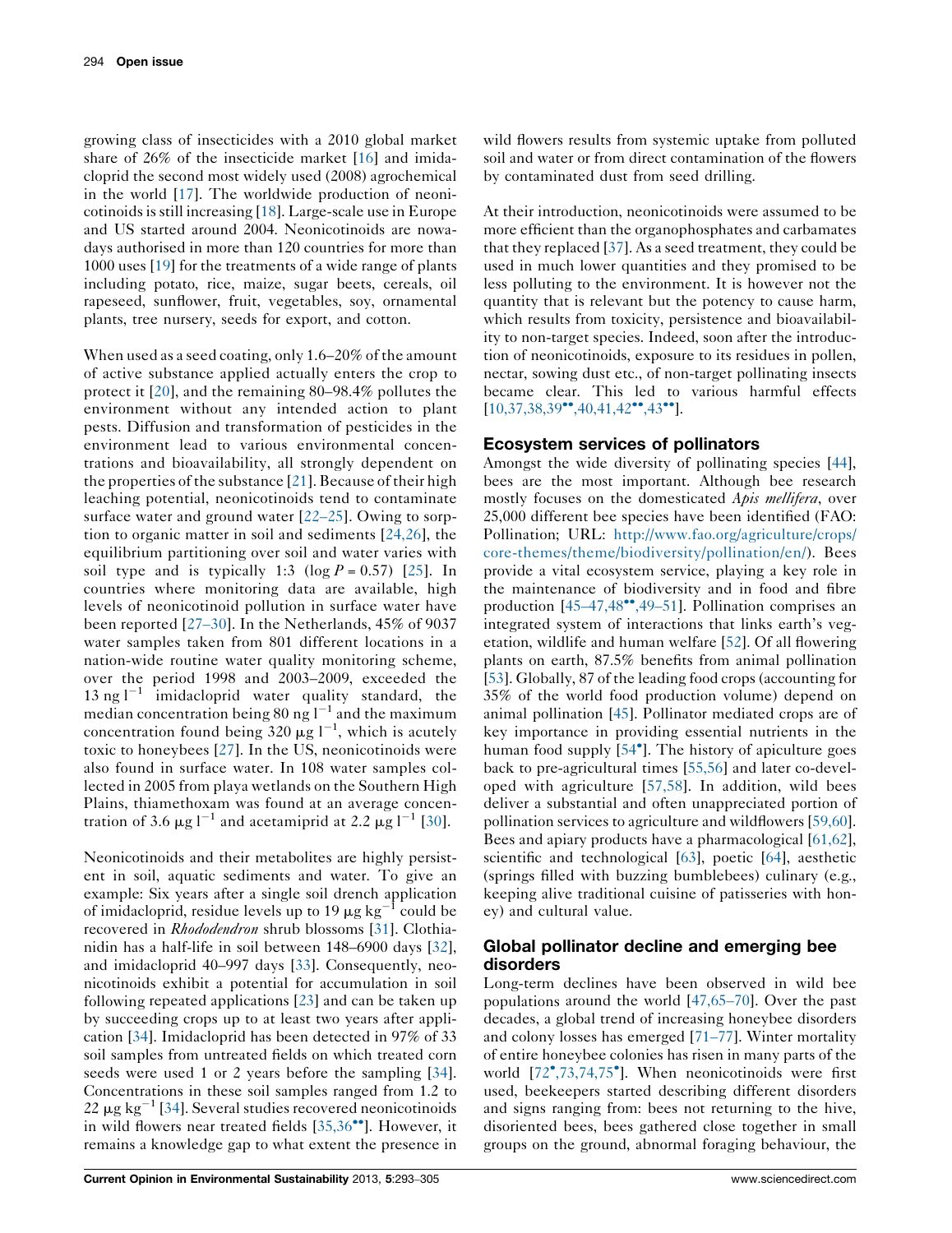occurrence of massive bee losses in spring, queen losses, increased sensitivity to diseases and colony disappearance [\[38,40](#page-8-0)–43,77]. None of these individual signs is a unique effect of neonicotinoids, other causal factors or other agrochemicals could produce similar signs, which complicates the establishment of a causal link.

Scientific research appears to indicate no single cause explaining the increase in winter colony losses. All viruses and other pathogens that have been linked to colony collapse have been found to be present year-round also in healthy colonies [[78\]](#page-9-0). That colonies remain healthy despite the presence of these infectious agents, supports the theory that colony collapse may be caused by factors working in combination. Farooqui [[79](#page-9-0) ] has analysed the different hypotheses provided by science when searching for an explanation of Colony Collapse Disorder (CCD). Research points in the direction of a combination of reciprocally enhancing causes. Among those, the advance of neonicotinoid insecticides has gained more weight in light of the latest independent scientific results  $[80,81$ <sup>\*\*</sup>[,82](#page-9-0)<sup>\*\*</sup>]. In the present article, we synthesise the state of knowledge on the role of neonicotinoids in pollinator decline and emerging bee disorders.

# Multiple ways of exposure

Neonicotinoids are authorised for a wide range of agricultural and horticultural plants that flower at different times of the year. The systemic properties of neonicotinoids imply translocation to pollen, nectar, and guttation droplets [[34,37,83,84](#page-8-0)]. The persistency and potential contamination of wild plants and trees surrounding the treated crops [\[36](#page-8-0)] and the possibility for travelling far outside the fields via surface and ground water [\[27](#page-8-0)] and the potential to contaminate wild plants and crops that take up polluted water, means that pollinating insects are likely to be exposed for much of the year to multiple sources of multiple neonicotinoids in their foraging area, but often at very low doses.

Honeybees' exposure to neonicotinoids can occur through ingestion, contact and inhalation (aerosols). Many possible exposure pathways can exist [\[85](#page-10-0) ]. Here, we aggregate exposure pathways into: first, intake of food that contain residues; second, nesting material (resin, wax etc.); third, direct contact with spray drift and dust drift during application; fourth, contact with contaminated plants, soil, water; fifth, use of cooling water in the hive; and sixth, inhalation of contaminated air. For bumble bees and other wild bees that nest in soil, contact with contaminated soil is an additional pathway of concern. Leafcutter bees use cut leaf fragments to form nest cells and can thus be exposed to residues in leaves. There are many other conceivable exposure routes, for instance, a bee hive could have been made from timber from trees treated with neonicotinoids and may thus contain residues. However, the best researched exposure pathway is

via intake of food. Food with residues can be subdivided into self-collected raw food (nectar, pollen, water, honeydew, extrafloral nectar, guttation droplets, various other edible substances available in the foraging area etc.), inhive processed food (honey, beebread, royal jelly, wax etc.), and food supplied by bee keepers (high fructose corn syrup, sugar water, sugar dough, bee candy, pollen, pollen substitutes based on soybean flower and other vegetable protein supplements etc.).

Given the large numbers of crops in which neonicotinoids are used and the large scale of use, there is a huge variability in space and time for each possible exposure pathway as well as in their relative importance for the overall exposure at a given place and time. This is further complicated by the fact that the foraging area of a honeybee colony can extend to a radius of up to 9 km around the hive which is never a homogenous landscape [[86\]](#page-10-0). Additionally, suburban areas have become a stronghold for some wild bee species due to the abundance of floral resources in gardens and parks [[87\]](#page-10-0). Thus, bees may be exposed to systemic insecticides which are widely used on garden flowers, vegetables, ornamental trees, and lawns. The relative importance of exposure pathways will also vary according to bee species as they have different foraging ranges, phenologies, and flight times in a day. This can be exemplified by Osmia bees in corn growing areas for which intake of guttation droplets may be more important than for honeybees.

Different categories of honeybees could be exposed in different ways and to varying extents [\[42](#page-8-0)]. For example, pollen foragers (which differ from nectar foragers) do not consume pollen, merely bringing it to the hive. The pollen is consumed by nurse bees and to a lesser extent by larvae which are thus the ones that are exposed to residues of neonicotinoids and their metabolites [[88\]](#page-10-0). The exposure of nectar foragers to residues of neonicotinoids and metabolites in the nectar they gather can vary depending on the resources available in the hive environment.In addition, foragers take some honey from the hive before they leave for foraging. Depending on the distance from the hive where they forage, the honeybees are obliged to consume more or less of the nectar/honey taken from the hive and/or of the nectar collected, for energy for flying and foraging. They can therefore ingest more or less neonicotinoid residues, depending on the foraging environment [[42\]](#page-8-0). Oral uptake is estimated to be highest for forager honeybees, winter honeybees and larvae [[85\]](#page-10-0).

Little is known about the real exposure to contaminated food for different categories of honeybees in a colony, either in terms of contact with pollen or contact with, and possible consumption of, nectar if needed. For wild bees very few data exist on exposure in the field. The amount that wild bees actually consume in the field has not been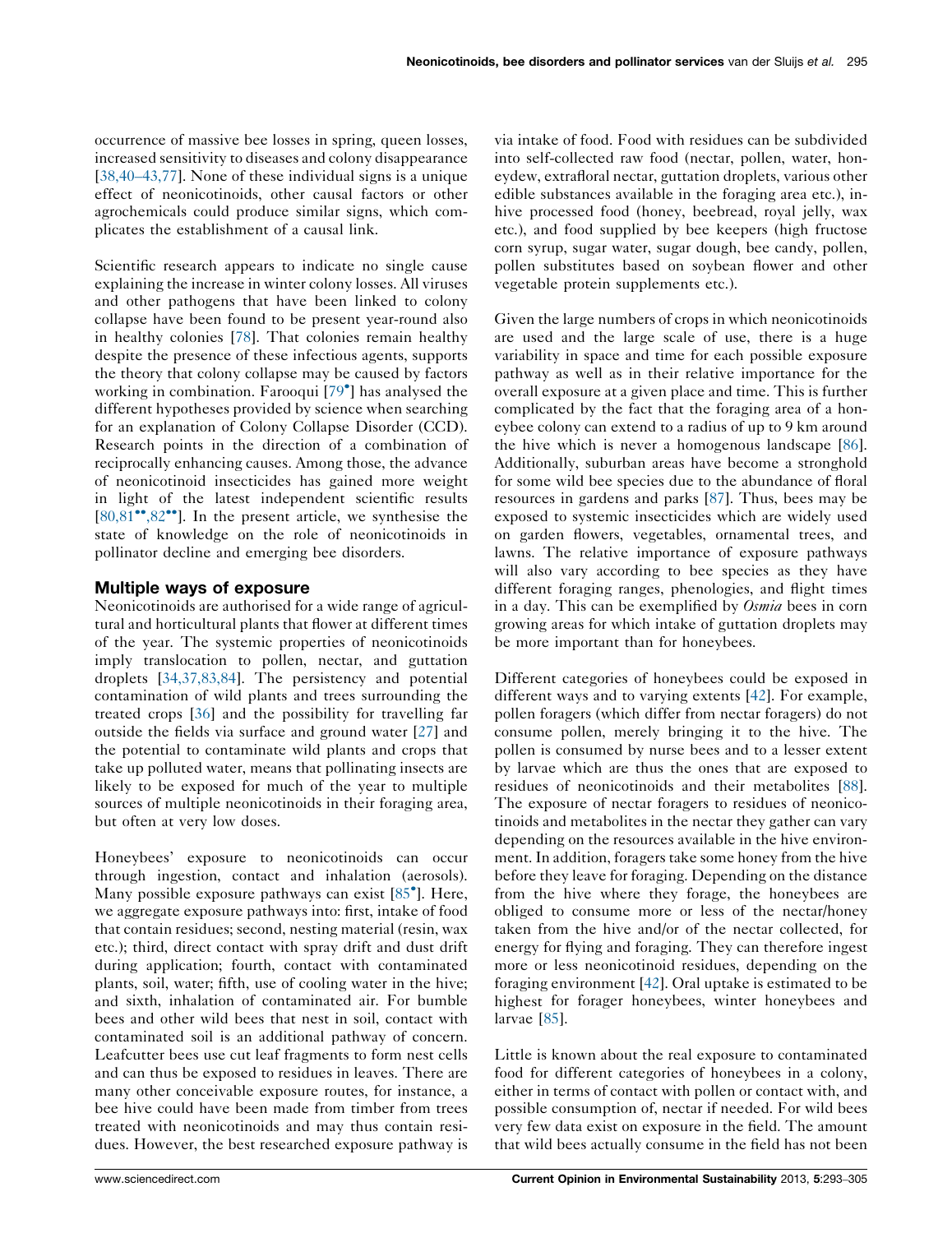measured. EFSA estimated that worker bees, queens and larvae of bumblebees and adult females and larvae of solitary bees are likely to have the highest oral uptake of residues [\[85](#page-10-0)].

In 2002, 69% of pollen samples collected by honeybees at various placesinFrance contained residues ofimidacloprid and its metabolites [[89\]](#page-10-0). In a systematic sampling scheme covering 5 locations over 3 years, imidacloprid wasfound in 40.5% of the pollen samples and in 21.8% of the honey samples [\[90,91](#page-10-0)]. On the basis of data from authorisation authorities, neonicotinoid residues in nectar and pollen of treated crop plants are estimated to be in the range of below analytical detection limit (0.3  $\mu$ g kg<sup>-1</sup>) to 5.4  $\mu$ g kg<sup>-1</sup> in nectar, the highest value corresponding to clothianidin in oilseed rape nectar, and a range of below detection limit (0.3  $\mu$ g kg<sup>-1</sup>) to 51  $\mu$ g kg<sup>-1</sup> in pollen, the highest value corresponding to thiamethoxam in alfalfa pollen [\[85\]](#page-10-0). A recent review reports wider ranges for pollen: 0.2– 912  $\mu$ g kg<sup>-1</sup> for imidacloprid and 1.0–115  $\mu$ g kg<sup>-1</sup> for thiacloprid [\[92](#page-10-0)]. Residues of imidacloprid, dinotefuran, and thiamethoxam plus metabolites in pumpkin treated with United States label rates reach average levels up to 122  $\mu$ g kg<sup>-1</sup> in pollen and 17.6  $\mu$ g kg<sup>-1</sup> in nectar [\[93](#page-10-0)]. Up to  $346 \text{ mg l}^{-1}$  for imidacloprid and  $146 \text{ mg l}^{-1}$  for thiamethoxam and 102 mg  $1^{-1}$  clothianidin and have been found in guttation drops from leaves of plants germinated from neonicotinoid-coated seeds [[84,94\]](#page-10-0). In melon, guttation levels up to 4.1 mg  $l^{-1}$  imidacloprid were found 3 days after a top (US) label rate soil application [\[95](#page-10-0)]. In a US wide survey of pesticide residues in beeswax, pollen and honeybees during the 2007–2008 growing seasons, high levels of neonicotinoids were found in pollen (included in [[92](#page-10-0)]) but imidacloprid was also found up to 13.6  $\mu$ g kg<sup>-1</sup> in wax [\[96](#page-10-0)]. In Spain, neonicotinoids were found in beeswax samples from apiaries near fruit orchards: 11 out of 30 samples tested positive in ranges from 11  $\mu$ g kg<sup>-1</sup> (acetamiprid) to  $153 \mu g kg^{-1}$  (thiacloprid) [\[97](#page-10-0)].

Little is known on the presence of neonicotinoids in honeydew. Given differences in life span of aphids and bees, concentrations in plant sap too low to kill aphids could translocate to honeydew and could still produce sublethal effects and chronic toxicity mortality in bees and bee colonies.

# Acute and chronic effects of lethal and sublethal exposure

Pesticides can produce four types of effects on honeybees: lethal effects and sublethal effects from acute or chronic exposures.

Acute toxicity is expressed as the lethal dose (LD) at which 50% of the exposed honeybees die within 48 hours: abbreviated to 'LD50 (48 hours)'. Neonicotinoids are highly toxic (in the range of ng/bee) to honeybees [\[98](#page-10-0)], both when administered orally and by contact. They also have high acute toxicity to all other bee species so far tested, including various Bombus species, Osmia lignaria and Megachile rotundata [99–[102\]](#page-10-0). O. lignaria is more sensitive to both clothianidin and imidacloprid than is B. *impatiens*, with *M. rotundata* more sensitive still [[100](#page-10-0)]. In an acute toxicity test under semi field conditions on the Indian honeybee Apis cerana indica, clothianidin showed the highest toxicity, followed by imidacloprid and thiamethoxam [[103\]](#page-10-0).

For mass-dying of bees in spring nearby and during sowing of corn seeds coated with neonicotinoids there now is a one to one proven causal link with acute intoxication though contact with the dust cloud around the pneumatic sowing machines during foraging flights to adjacent forests (providing honeydew) or nearby flowering fields  $[104^{\bullet\bullet}, 105-109]$  $[104^{\bullet\bullet}, 105-109]$ . Such mass colony losses during corn sowing have also been documented in Italy, Germany, Austria and Slovenia  $[110,111,104\degree]$  $[110,111,104\degree]$ . In response to the incidents, the adherence of the seed coating has been improved owing to better regulations, and an improved sowing-technique has recently become compulsory throughout Europe, [\[112](#page-11-0)]. Despite the deployment of air deflectors in the drilling machines or improved seed coating techniques, emissions are still substantial and the dust cloud is still acutely toxic to bees [\[105,109,111,113](#page-10-0)–115]. Acute lethal effects of neonicotinoids dispersed as particulate matter in the air seem to be promoted by high environmental humidity which accelerates mortality [\[105](#page-10-0)]. Honeybees also bring the toxic dust particles they gather on their body into the hive [\[106](#page-10-0)]. Sunny and warm days also seem to favour the dispersal of active substances [[35\]](#page-8-0).

Lethal effects from chronic exposure refer to honeybee mortality that occurs after prolonged exposure. In contrast to acute lethal effects, there are no standardised protocols for measuring chronic lethal effects. Therefore, in traditional risk assessment of pesticides they are usually expressed in three ways: LD50: the dose at which 50% of the exposed honeybees die (often, but not always, within 10 days); NOEC (No Observed Effect Concentration): the highest concentration of imidacloprid producing no observed effect; and LOEC (Lowest Observed Effect Concentration): the lowest concentration of imidacloprid producing an observed effect. However, for neonicotinoids and its neurotoxic metabolites, lethal toxicity can increase up to 100,000 times compared to acute toxicity when the exposure is extended in time [\[10](#page-7-0)]. There has been some controversy on the findings of that study, which is discussed in detail by Maxim and Van der Sluijs [\[40,42\]](#page-8-0). However, the key finding that exposure time amplifies the toxicity of neonicotinoids is consistent with later findings. Micro-colonies of bumblebees fed with imidacloprid showed the same phenomenon [\[102](#page-10-0)]: at one tenth of the concentration of the toxin in feed, it took twice as long to produce 100% mortality in a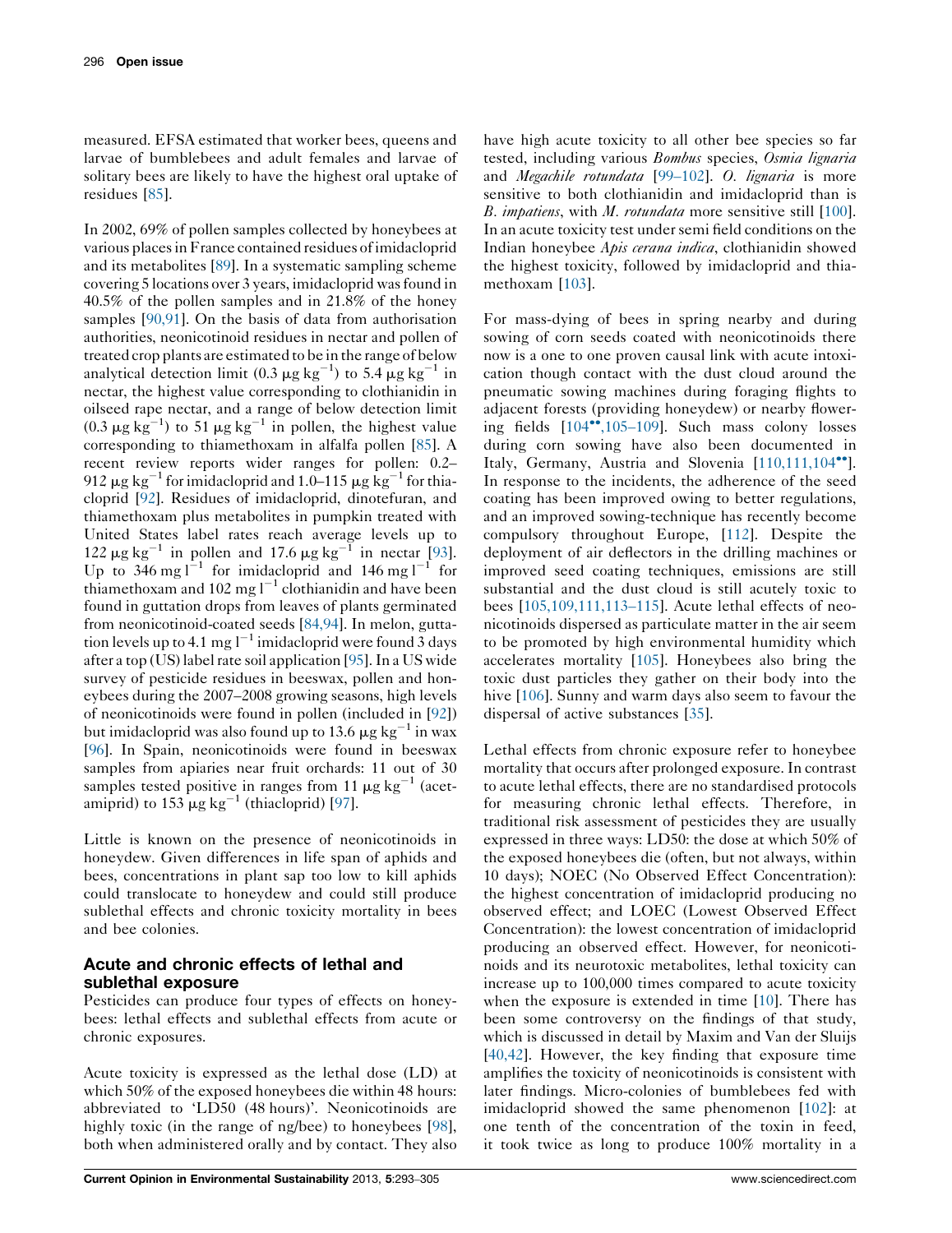bumblebee microcolony. At a 100 times lower dose, it took ca. four times longer to produce 100% mortality. The measurable shortening of the life span ceases to occur only when a dose was administered, for which the (extrapolated) chronic intoxication time would be longer than the natural life span of a worker bumblebee. This implies that the standard 10 day chronic toxicity test for bees is far too short for testing neonicotinoids. Indeed, honeybees fed with one tenth of the LC50 of thiamethoxam showed a 41.2% reduction of life span [\[116](#page-11-0)]. Recent studies have shown that chronic toxicity of neonicotinoids can more adequately be expressed by time to 50% mortality instead of by the 10 day LD50 [\[117](#page-11-0)– [120,121](#page-11-0) [,122\]](#page-11-0). There is a linear relation between log daily dose and log time to 50% mortality [[118,120,121](#page-11-0) ]. In experiments with honeybee colonies, similar long term chronic effects have indeed been found with typical times of 14–23 weeks to collapse 25–100% of the colonies exposed to imidacloprid-contaminated food at 20  $\mu$ g kg<sup>-1</sup> [\[123](#page-11-0)] and 80-120 days for 1 mg kg<sup>-1</sup> dinotefuran and 400  $\mu$ g kg<sup>-1</sup> clothianidin [[76\]](#page-9-0). Note that these studies used concentrations that are on the high end of the currently reported ranges of concentrations found in the field. However, such data are sparse and limited to a few crops, so it cannot yet be concluded whether such concentrations are rare or common in the field.

At low concentrations of neonicotinoids, sublethal effects can occur. Sublethal effects involve modifications of honeybee behaviour and physiology (e.g., immune system). They do not directly cause the death of the individual or the collapse of the colony but may become lethal in time and/or may make the colony more sensitive (e.g., more prone to diseases), which may contribute to its collapse.For instance, an individual with memory, orientation or physiological impairments might fail to return to its hive, dying from hunger or cold. This would not be detected in standard pesticide tests, which focus on acute mortality. A distinction can be made between acute and chronic sublethal effects. Acute sublethal effects are assessed by exposing bees only once to the substance (by ingestion or by contact), and observing them for some time (variable from one laboratory to another, from several minutes to four days). Chronic sublethal effects are assessed by exposing honeybees more than once to neonicotinoids during an extended period of time (e.g., every 24 hours, for 10 days). Both acute and chronic sublethal effects are expressed as NOEC and/or LOEC (No or Lowest Observable Effect Concentration, respectively) [[42\]](#page-8-0).

In an extensive review Desneux et al. found that sublethal effects of neonicotinoids exist on neurophysiology, larval development, moulting, adult longevity, immunology, fecundity, sex ratio, mobility, navigation and orientation, feeding behaviour, oviposition behaviour, and learning [[124\]](#page-11-0). All these effects have been reported for pollinators and all have the potential to produce colony level, population level and community level impacts on pollinators.

At field realistic concentrations  $(1 \mu g)$ <sup>-1</sup>) imidacloprid repels pollinating beetles while at concentrations well below the analytical detection limit (0.01  $\mu$ g l<sup>-1</sup>) it repels pollinating flies [\[125](#page-11-0)]. This implies that imidacloprid pollution may disrupt pollination both in polluted nature and in agricultural lands. On honeybees, imidacloprid has no repelling effect at field realistic concentrations: it starts being repellent at 500  $\mu$ g l<sup>-1</sup> [[126\]](#page-11-0). In some plant protection formulations, neonicotinoids are mixed with bee repellents. However, the persistence of neonicotinoids exceeds that of the repellence and their systemic properties differ. Besides, if bees are effectively repelled and avoid the contaminated flowers, pollination is disrupted because plants are not visited by bees.

Sublethal doses of neonicotinoids impair the olfactory memory and learning capacity of honeybees [[127,128,](#page-11-0) [129](#page-11-0) [,130](#page-11-0)] and the orientation and foraging activity [[131](#page-11-0)]. The impact of sublethal exposure on the flying behaviour and navigation capacity has been shown through homing flight tests [\[82,126,132,133\]](#page-11-0). Exposed to a very low concentration  $(0.05 \ \mu g \ kg^{-1})$  imidacloprid honeybees show an initial slight increase in travel distance. However, with increasing concentration, starting at 0.5  $\mu$ g kg<sup>-1</sup> imidacloprid decreases distance travelled and interaction time between bees, while time in the food zone increases with concentration [[134](#page-11-0) ]. Imidacloprid disrupts honeybee waggle dancing and sucrose responsiveness at doses of  $0.\overline{21}$  and  $2.16$  ng bee<sup>-1</sup> [[135\]](#page-11-0).

If honeybee brood is reared at suboptimal temperatures (the number of adult bees is not sufficient to maintain the optimal temperature level), the new workers will be characterised by reduced longevity and increased susceptibility to pesticides (bee-level effect) [[136\]](#page-11-0). This will again result in a number of adult bees insufficient to maintain the brood at the optimal temperature, which may then lead to chronic colony weakening until collapse (colony-level effect).

Sublethal effects seem to be detected more frequently and at lower concentrations when bumblebees (Bombus terrestris) have to travel to gather food, even when the distances are tiny. No observable impacts of imidacloprid at field realistic concentrations on micro-colonies of B. *terrestris* provided with food in the nest were found, but when workers had to walk just 20 cm down a tube to gather food, they exhibited significant sublethal effects on foraging activity, with a median sublethal effect concentration  $(EC_{50})$  of 3.7  $\mu$ g kg<sup>-1</sup> [\[102](#page-10-0)]. In queenright bumblebee colonies foraging in a glasshouse where food was 3 m away from their nest, 20  $\mu$ g kg<sup>-1</sup> of imidacloprid caused significant worker mortality, with bees dying at the feeder. Significant mortality was also observed at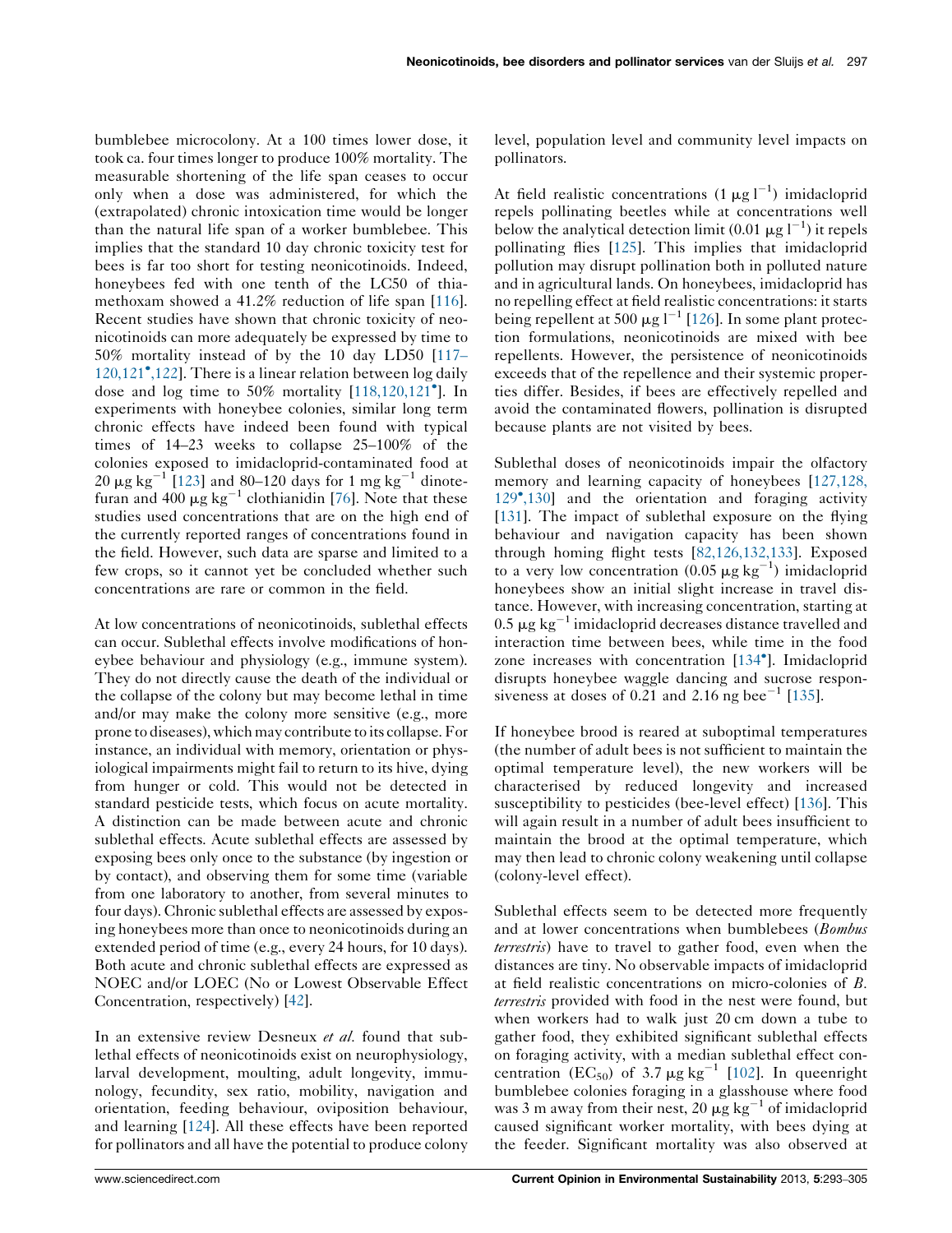10  $\mu$ g kg<sup>-1</sup>, but not at 2  $\mu$ g kg<sup>-1</sup> [\[102](#page-10-0)]. Bumblebees exhibit concentration-dependent sublethal responses (declining feeding rate) to imidacloprid starting at  $1 \mu g l^{-1}$  in syrup, while honeybees seemed unaffected [\[137](#page-11-0)].

Field-relevant concentrations of imidacloprid, used alone or in mixture with  $\lambda$ -cyhalothrin, were shown to impair pollen foraging efficiency in bumblebee colonies [[138](#page-11-0)°]. In an attempt to fulfill colony needs for pollen, more workers were recruited to forage instead of taking care of brood. This seemed to affect brood development resulting in reduced worker production [[138](#page-11-0) ]. Bumblebee colonies have been exposed to field realistic levels of imidacloprid (0.7  $\mu$ g kg<sup>-1</sup> in nectar, 6  $\mu$ g kg<sup>-1</sup> in pollen) for two weeks in the laboratory. When subsequently placed back in the field and allowed to develop naturally for the following six weeks, treated colonies showed an 85% reduction in queen production and a significantly reduced growth rate [\[81](#page-9-0)<sup>••</sup>]. Effects on bumblebee reproduction occur at imidacloprid concentrations as low as  $1 \mu g l^{-1}$  [\[139](#page-11-0)<sup>°</sup>] which is highly field-realistic.

It has also been shown that pesticides like imidacloprid act on the hypopharyngeal glands of honeybee nurses by degenerating the tissues  $[140,141,142$  $[140,141,142$ <sup>oo</sup>], which induces a shift from nest to field activities. In the native stingless bee Melipona quadrifasciata anthidioides, imidacloprid causes impairment of the mushroom bodies which are involved in learning [\[143\]](#page-12-0). Imidacloprid and clothianidin have been shown to be potent neuromodulators of the honeybee brain, causing mushroom body neuronal inactivation in honeybees, which affect honeybee cognition and behaviour at concentrations that are encountered by foraging honeybees and within the hive [\[8](#page-7-0)]. Sublethal doses of imidacloprid were also found to have cytotoxic activity in the Malpighian tubules in honeybees that make up the excretory and osmoregulatory system [\[144](#page-12-0)]. Exposure to thiamethoxam has also been shown to result in morphological impairment of the bee brain and bee midgut [[116](#page-11-0)].

Exposure to neonicotinoid residues leads to a delayed development of honeybee larvae, notably in the early stages (day 4 to day 8) [\[145](#page-12-0)]. This can favour the development of the Varroa destructor parasitic mite within the colony. Likewise, the life span of adult bees emerging from the exposed brood proved to be shorter.

Short-term and mid-term sublethal effects on individuals or age groups result in long-term effects at the colony level, which follow weeks to months after the exposure, such as honeybee colony depopulation and bumblebee colony queen production  $[76,81^{\bullet\bullet},123,138^{\bullet}]$  $[76,81^{\bullet\bullet},123,138^{\bullet}]$  $[76,81^{\bullet\bullet},123,138^{\bullet}]$  $[76,81^{\bullet\bullet},123,138^{\bullet}]$ . As it has recently been acknowledged, the field tests on which the marketing authorisation of the use of neonicotinoids is essentially based were not developed to detect sublethal nor longterm effects on the colony level, and the observation of the

performances of colonies after experimental exposure do not last long enough [\[85](#page-10-0)]. Major weaknesses of existing field studies are the small size of the colonies, the very small distance between the hives and the treated field and the very low surface of the test field. As a consequence of these weaknesses, the real exposures of the honey bees during these field tests are highly uncertain and may in reality be much smaller than what has been assumed in these field studies. [\[85\]](#page-10-0)

In addition, the meta-analysis [\[146](#page-12-0)<sup>°</sup>] demonstrates that field tests published until now on which European and North American authorizations are based, lack the statistical power required to detect the reduction in colony performance predicted from the dose–response relationship derived from that meta-analysis. For this purpose, the tests were wrongly designed, there were too few colonies in each test group, and the follow up time monitoring the long term colony level impacts were too short to detect many of the effects described above. Nonetheless, these field studies have been the basis for granting the present market authorizations by national and European safety agencies. The meta-analyses combined data from 14 previous studies, and subsequently demonstrated that, at exposure to field realistic doses, imidacloprid does have significant sublethal effects, even at authorised levels of use, impairs performance and thus weakens honeybee colonies [[146](#page-12-0) ].

A further limitation of field studies is their limited reproducibility due to the high variability in environmental conditions in the foraging area of honeybees, which extends up to a 9 km radius around the hive. Observations made in a particular field experiment might not be representative of the range of effects that could occur in real conditions. Owing to the large variability of factors that cannot be controlled (e.g. other stressors, soil structure, climate, combination of plants attractive to bees etc.), current field experiments only give information about the particular situation in which they were done.

The challenges of field studies became also clear in the debates over the highly contested field study recently conducted by the Food and Environment Research Agency (FERA) which resorts under the UK Department for Environment, Food and Rural Affairs (DEFRA). This study was set up in response to the *Science* publication that showed that a short term exposure of bumblebees to field realistic imidacloprid concentrations causes a long term  $85\%$  reduction in queen production  $[81$ <sup>\*\*</sup>]. At three sites 20 bumblebee colonies were exposed to crops grown from untreated, clothianidin-treated or imidacloprid-treated seeds. The agency concluded that 'no clear consistent relationships' between pesticide levels and harm to the insects could be found [FERA: URL: [http://www.fera.](http://www.fera.defra.gov.uk/scienceResearch/scienceCapabilities/chemicalsEnvironment/documents/reportPS2371V4a.pdf) [defra.gov.uk/scienceResearch/scienceCapabilities/che](http://www.fera.defra.gov.uk/scienceResearch/scienceCapabilities/chemicalsEnvironment/documents/reportPS2371V4a.pdf)[micalsEnvironment/documents/reportPS2371V4a.pdf](http://www.fera.defra.gov.uk/scienceResearch/scienceCapabilities/chemicalsEnvironment/documents/reportPS2371V4a.pdf)].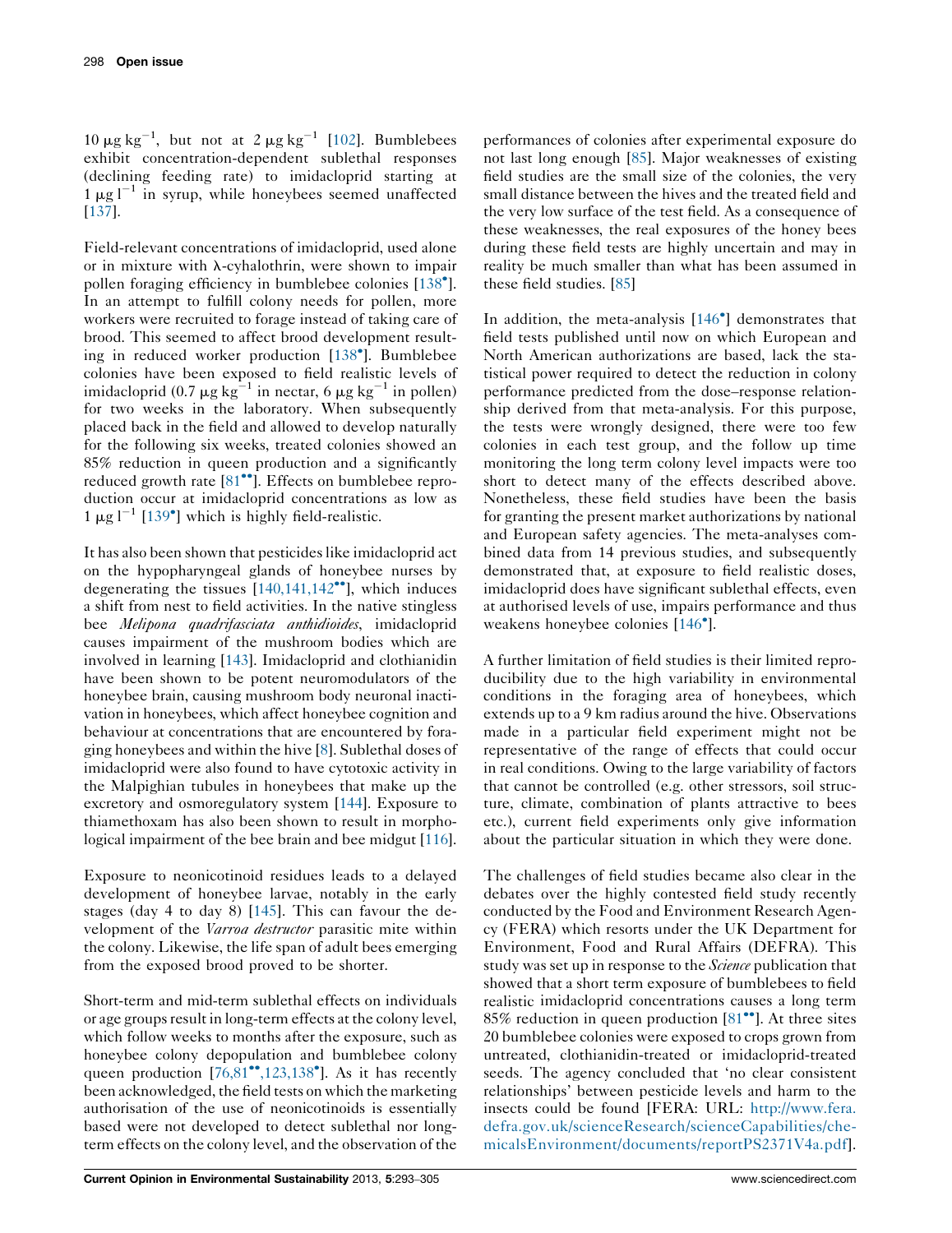However, it turned out that the control colonies themselves were contaminated with the pesticides tested [\[147](#page-12-0)]. Further, thiamethoxam was detected in two out of the three bee groups tested, even though it was not used in the experiment. The major studies that have measured neonicotinoid residues in pollen collected by honeybees clearly show that neonicotinoids are found in pollen all over the year and in all studied regions, not only after the sowing or during the flowering period [\[89,91,96](#page-10-0)]. With the present scale of use, it will be very difficult to find a control site where bees cannot come into contact with neonicotinoids.

Given all the major limitations to the reliability of outcomes of field studies, it is recommendable to give more weight in the risk assessment to reproducible results from controlled lab studies and use the ratio between the environmental concentration and the no effect concentration as the main risk indicator [\[40,42\]](#page-8-0). It could perhaps be linked to modelling to explore how, and to what the degree, the various well-known sublethal effects on individual bees can weaken the colony [\[148](#page-12-0)].

A key aspect in honeybee biology is that the colony behaves as a 'superorganism' [[149\]](#page-12-0). In a colony, sufficient membership, so that the number of organisms involved in the various tasks to maintain that colony, is critical, not the individual quality of a task performed by an individual bee. Varying between winter and summer, the 10,000– 60,000 honeybees that typically form a colony function as a cooperative unit, maintaining intraorganismic homeostasis as well as food storage, nest hygienic, defence of the hive, rearing of brood etc. Hence, sublethal effects affecting the number of individuals that perform specific functions, can influence the functioning of the whole colony. In a simplified theoretical modelling approach, colony failure can be understood in terms of observed principles of honeybee population dynamics [\[150](#page-12-0)]. A colony simulation model predicts a critical threshold forager death rate above which rapid population decline is predicted and colony failure is inevitable. High forager death rates draw hive bees towards the foraging population at much younger ages than normal, which acts to accelerate colony failure [[150\]](#page-12-0).

### Synergistic effects: pesticide–pesticide and pesticide–infectious agents

A synergy occurs when the effect of a combination of stressors is higher than the sum of the effect of each stressor alone. When neonicotinoids are combined with certain fungicides (azoles, such as prochloraz, or anilides, such as metalaxyl) or other agrochemicals that block cytochrome P450 detoxification enzymes, their toxicity increases by factor from 1.52 to 1141 depending on the combination [[151,152](#page-12-0)]. The strongest synergism has been found for triflumizole making thiacloprid 1141 times more acutely toxic to honeybees [[151\]](#page-12-0). This synergistic effect is

the subject of patents by agrochemical companies [[152,153\]](#page-12-0).

Synergy has also been demonstrated for neonicotinoids and infectious agents. Prolonged exposure to a non-lethal dose of neonicotinoids renders beehives more susceptible to parasites such as *Nosema ceranae* infections  $[39\text{''}, 154\text{''}]$  $[39\text{''}, 154\text{''}]$  $[39\text{''}, 154\text{''}]$  $[39\text{''}, 154\text{''}]$  $[39\text{''}, 154\text{''}]$ [155](#page-8-0) [,156](#page-8-0)]. This can be explained either by an alteration of the immune system or by an impairment of grooming and allogrooming that leads to reduced hygiene at the individual level and in the nest, which gives the pathogens more chances to infect the bees. The same mechanism, where the balance between an insect and its natural enemies is disturbed by sublethal exposures to neonicotinoids that impairs grooming, is well known and often used in pest management of target insects [\[157](#page-12-0)–161].

#### Conclusion and prospects

In less than 20 years, neonicotinoids have become the most widely used class of insecticides. Being used in more than 120 countries in more than 1000 different crops and applications, they now account for at least one quarter of the world insecticide market. For pollinators, this has transformed the agrochemical landscape to one in which most flowering crops and an unknown proportion of wild flowers contain varying concentrations of neonicotinoids in their pollen and nectar. Most neonicotinoids are highly persistent in soil, water and sediments and they accumulate in soil after repeated uses. Severe surface water pollution with neonicotinoids is common. Their systemic mode of action inside plants means phloemic and xylemic transport that results in translocation to pollen and nectar. Their wide application, persistence in soil and water and potential for uptake by succeeding crops and wild plants make neonicotinoids bioavailable to pollinators in sublethal concentrations for most of the year. This results in the frequent presence of neonicotinoids in honeybee hives. Neonicotinoids are highly neurotoxic to honeybees and wild pollinators. Their capacity to cross the ionimpermeable barrier surrounding the central nervous system (BBB, blood–brain barrier) [\[7](#page-7-0) ] and their strong binding to nAChR in the bee's central nervous system are responsible for a unique chronic and sublethal toxicity profile. Neonicotinoid toxicity is reinforced by exposure time. Some studies indicate a non-monotonic [\[162](#page-12-0)°] dose–response curve at doses far below the LD50. Mass bee dying events in spring from acute intoxication have occurred in Germany, Italy, Slovenia and France during pneumatic sowing of corn seeds coated with neonicotinoids. Bees that forage near corn fields during sowing get exposed to acute lethal doses when crossing the toxic dust cloud created by the sowing machine.

At field realistic exposure levels, neonicotinoids produce a wide range of adverse sublethal effects in honeybee colonies and bumblebee colonies, affecting colony performance through impairment of foraging success, brood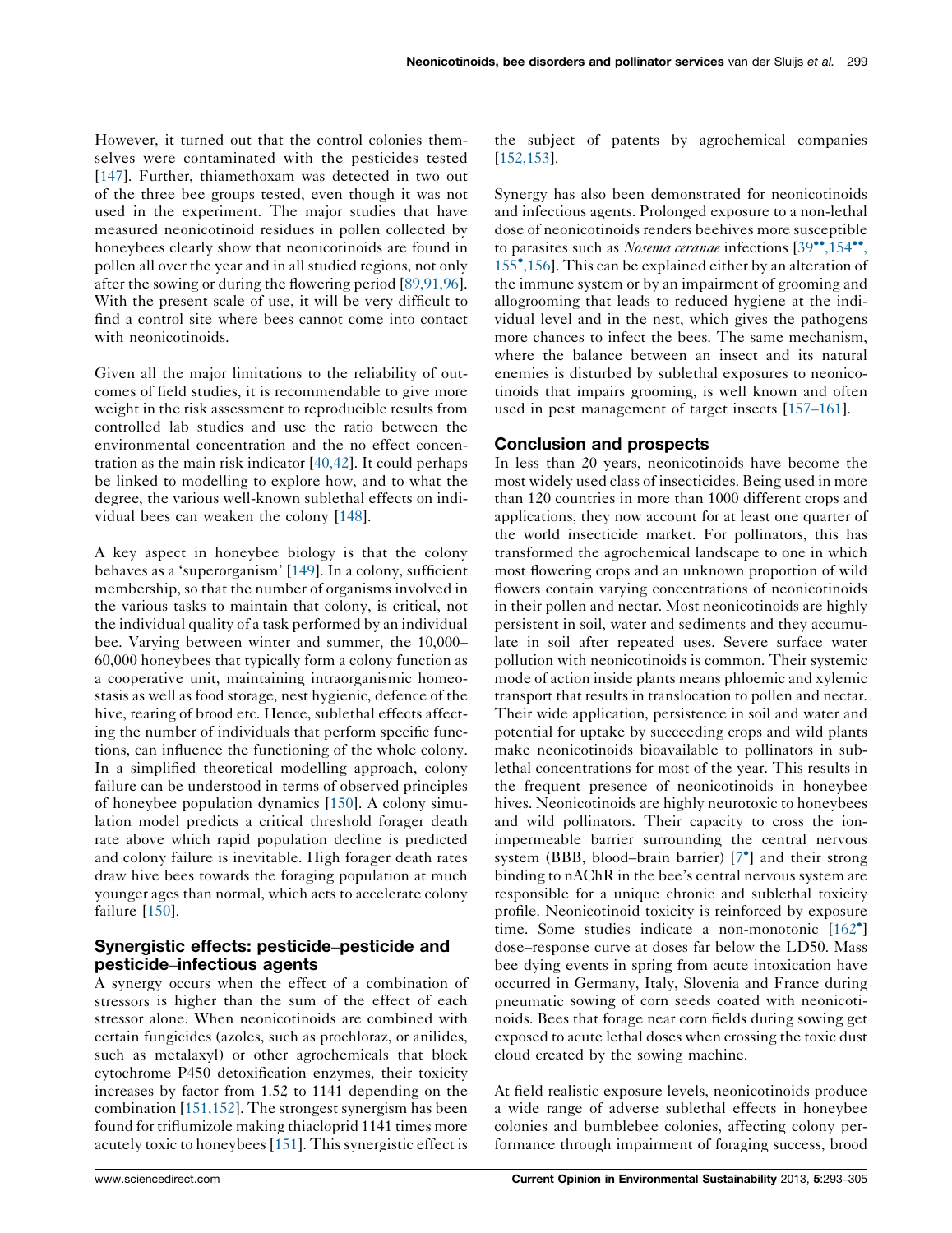<span id="page-7-0"></span>and larval development, memory and learning, damage to the central nervous system, susceptibility to diseases, hive hygiene etc. Neonicotinoids synergistically reinforce infectious agents such as  $N$ . ceranae and exhibit synergistic toxicity with other agrochemicals. The large impact of short term field realistic exposure of bumblebee colonies on long term bumblebee queen production (85% reduction) could be a key factor contributing to the global trends of bumblebee decline. Only a few studies assessed the toxicity to other wild pollinators, but the available data suggest that they are likely to exhibit similar toxicity to all wild insect pollinators. The worldwide production of neonicotinoids is still increasing. In view of the vital importance of the service insect pollinators provide to both natural ecosystems and farming, they require a high level of protection. Therefore a transition to pollinatorfriendly alternatives to neonicotinoids is urgently needed for the sake of the sustainability of pollinator ecosystem services. The recent decision by the European Commission to temporary ban the use of imidacloprid, thiamethoxam and clothianidin in crops attractive to bees is a first step in that direction [[163\]](#page-12-0).

#### Acknowledgements

This manuscript benefited from the discussions in the IUCN International Task Force on Systemic Pesticides during its plenary meetings in Bath (2011), Cambridge (2012), Padua (2012) and Louvain-la-Neuve (2013). Part of the work by authors JvdS and NSD has been funded by a gift by the Triodos Foundation's Support Fund for Independent Research on Bee Decline and Systemic Pesticides. This Support Fund has been created from donations by Adessium Foundation (The Netherlands), Act Beyond Trust (Japan), Universiteit Utrecht (Netherlands), Stichting Triodos Foundation (The Netherlands), Gesellschaft für Schmetterlingsschutz (Germany), M.A.O.C. Gravin van Bylandt Stichting (The Netherlands), Zukunft Stiftung Landwirtschaft (Germany), Beekeepers Union ABTB (Netherlands), Study Association Storm (Student Association Environmental Sciences Utrecht University) and citizens. The funders had no role in study design, data collection and analysis, decision to publish, or preparation of the manuscript.

#### References and recommended reading

Papers of particular interest, published within the period of review, have been highlighted as:

- of special interest
- •• of outstanding interest
- 1. Tomizawa M, Casida JE: Neonicotinoid insecticides: highlights of a symposium on strategic molecular designs. J Agric Food Chem 2011, 59:2883-2886 <http://dx.doi.org/10.1021/jf103856c>.
- 2. Bromilow RH, Chamberlain K, Evans AA: [Physicochemical](http://refhub.elsevier.com/S1877-3435(13)00049-3/sbref0010) aspects of phloem [translocation](http://refhub.elsevier.com/S1877-3435(13)00049-3/sbref0010) of herbicides. Weed Sci 1990, 38[:305-314.](http://refhub.elsevier.com/S1877-3435(13)00049-3/sbref0010)
- 3. [Buckingham](http://refhub.elsevier.com/S1877-3435(13)00049-3/sbref0015) SD, Lapied B, Le Corronc H, Grolleau F, Sattelle DB: Imidacloprid actions on insect neuronal [acetylcholine](http://refhub.elsevier.com/S1877-3435(13)00049-3/sbref0015) receptors. J Exp Biol 1997, 200[:2685-2692.](http://refhub.elsevier.com/S1877-3435(13)00049-3/sbref0015)
- 4. Matsuda K, [Buckingham](http://refhub.elsevier.com/S1877-3435(13)00049-3/sbref0020) SD, Kleier D, Rauh JJ, Sattelle DB: [Neonicotinoids:](http://refhub.elsevier.com/S1877-3435(13)00049-3/sbref0020) insecticides acting on insect nicotinic [acetylcholine](http://refhub.elsevier.com/S1877-3435(13)00049-3/sbref0020) receptors. Trends Pharmacol Sci 2001, 22[:573-580.](http://refhub.elsevier.com/S1877-3435(13)00049-3/sbref0020)
- 5. Matsuda K, [Shimomura](http://refhub.elsevier.com/S1877-3435(13)00049-3/sbref0025) M, Ihara M, Akamatsu M, Sattelle DB: [Neonicotinoids](http://refhub.elsevier.com/S1877-3435(13)00049-3/sbref0025) show selective and diverse actions on their nicotinic receptor targets: [electrophysiology,](http://refhub.elsevier.com/S1877-3435(13)00049-3/sbref0025) molecular biology, and receptor modeling studies. Biosci [Biotechnol](http://refhub.elsevier.com/S1877-3435(13)00049-3/sbref0025) Biochem 2005, 69[:1442-1452.](http://refhub.elsevier.com/S1877-3435(13)00049-3/sbref0025)

#### 6. Belzunces LP, [Tchamitchian](http://refhub.elsevier.com/S1877-3435(13)00049-3/sbref0030) S, Brunet JL: Neural effects of

• insecticides in the honey bee. Apidologie 2012, 43:348-370.<br>Excellent review of neural impacts of field exposure of honeybees to [insecticides](http://refhub.elsevier.com/S1877-3435(13)00049-3/sbref0030) in the honey bee. Apidologie 2012, 43:348-370. sublethal residues of neurotoxic insecticides in pollen and nectar. These impair: firstly cognitive functions, including learning and memory, habituation, olfaction and gustation, navigation and orientation; secondly behaviour, including foraging and thirdly physiological functions, includ-ing thermoregulation and muscle activity. Time is a key factor in insecticide toxicity. Combination toxicity of joint exposure to multiple pesticides urgently requires attention.

#### 7.  $\bullet$ Tomizawa M: Chemical biology of the nicotinic [insecticide](http://refhub.elsevier.com/S1877-3435(13)00049-3/sbref0035) [receptor](http://refhub.elsevier.com/S1877-3435(13)00049-3/sbref0035). Adv Insect Physiol 2013, 44:63-99.

Introduction into the molecular basis of binding site interaction and explanation of different binding affinity of neonicotinoids with insect and vertebrate nicotinic acetyl choline receptor. Another key factor explaining the high insect toxicity is its capacity (stemming from hydrophobicity) to penetrate the ion-impermeable barrier surrounding the insect nervous system.

- 8. Palmer MJ, Moffat C, Saranzewa N, Harvey J, Wright GA,
- $\bullet \bullet$ Connolly CN: Cholinergic pesticides cause mushroom body neuronal inactivation in honeybees. Nat Commun 2013, 4:1634 <http://dx.doi.org/10.1038/ncomms2648>.

Using recordings from mushroom body Kenyon cells in acutely isolated honeybee brain, it is shown that the neonicotinoids imidacloprid and clothianidin, and the organophosphate miticide coumaphos oxon, cause a depolarization-block of neuronal firing and inhibit nicotinic responses. These effects are observed at concentrations that are encountered by foraging honeybees and within the hive, and are additive with combined application. Exposure to multiple pesticides that target cholinergic signalling will cause enhanced toxicity to pollinators.

- 9. Tomizawa M, Casida JE: [Neonicotinoid](http://refhub.elsevier.com/S1877-3435(13)00049-3/sbref0045) insecticide toxicology: [mechanism](http://refhub.elsevier.com/S1877-3435(13)00049-3/sbref0045) of selective action. Annu Rev Pharmacol Toxicol 2005, 45[:247-268.](http://refhub.elsevier.com/S1877-3435(13)00049-3/sbref0045)
- 10. Suchail S, Guez D, Belzunces LP: [Discrepancy](http://refhub.elsevier.com/S1877-3435(13)00049-3/sbref0050) between acute and chronic toxicity induced by [imidacloprid](http://refhub.elsevier.com/S1877-3435(13)00049-3/sbref0050) and its [metabolites](http://refhub.elsevier.com/S1877-3435(13)00049-3/sbref0050) in Apis mellifera. Environ Toxicol Chem 2001, 20[:2482-2486.](http://refhub.elsevier.com/S1877-3435(13)00049-3/sbref0050)
- 11. Suchail S, Debrauwer L, Belzunces LP: [Metabolism](http://refhub.elsevier.com/S1877-3435(13)00049-3/sbref0055) of [imidacloprid](http://refhub.elsevier.com/S1877-3435(13)00049-3/sbref0055) in Apis mellifera. Pest Manag Sci 2004, 60:291-296.
- 12. Casida JE: Neonicotinoid metabolism: compounds, substituents, pathways, enzymes, organisms, and relevance. J Agric Food Chem 2010, 59:2923-2931 [http://dx.doi.org/](http://dx.doi.org/10.1021/jf102438c) [10.1021/jf102438c.](http://dx.doi.org/10.1021/jf102438c)
- 13. Liu GY, Ju XL, Cheng J: Selectivity of [Imidacloprid](http://refhub.elsevier.com/S1877-3435(13)00049-3/sbref0065) for fruit fly versus rat nicotinic [acetylcholine](http://refhub.elsevier.com/S1877-3435(13)00049-3/sbref0065) receptors by molecular modeling. J Mol Model 2010, 16[:993-1002.](http://refhub.elsevier.com/S1877-3435(13)00049-3/sbref0065)
- 14. Liu Z, Yao X, Zhang Y: Insect nicotinic [acetylcholine](http://refhub.elsevier.com/S1877-3435(13)00049-3/sbref0070) receptors (nAChRs): important amino acid residues [contributing](http://refhub.elsevier.com/S1877-3435(13)00049-3/sbref0070) to [neonicotinoid](http://refhub.elsevier.com/S1877-3435(13)00049-3/sbref0070) insecticides selectivity and resistance. Afr J Biotechnol 2008, 7[:4935-4939.](http://refhub.elsevier.com/S1877-3435(13)00049-3/sbref0070)
- 15. Cutler P, Slater R, Edmunds JF, Maienfisch P, Hall RG, Earley GP, Pitterna T, Pal S, Paul V-L, Goodchild J, Blacker M, Hagmann L, Crossthwaite AJ: Investigating the mode of action of sulfoxaflor: a fourth-generation neonicotinoid. Pest Manag Sci 2013, 69:607-619 <http://dx.doi.org/10.1002/ps.3413>.
- 16. Casida JE, Durkin K: Neuroactive insecticides: targets, selectivity, resistance, and secondary effects. Annu Rev Entomol 2013, 58:99-117 [http://dx.doi.org/10.1146/annurev-ento-](http://dx.doi.org/10.1146/annurev-ento-120811-153645)[120811-153645.](http://dx.doi.org/10.1146/annurev-ento-120811-153645)
- 17. Pollak P: Fine [Chemicals:](http://refhub.elsevier.com/S1877-3435(13)00049-3/sbref0085) The Industry and the Business. John Wiley & [Sons;](http://refhub.elsevier.com/S1877-3435(13)00049-3/sbref0085) 201[1.](http://refhub.elsevier.com/S1877-3435(13)00049-3/sbref0085)
- 18. Shao X, Liu Z, Xu X, Li Z, Qian X: Overall status of neonicotinoid insecticides in China: production, application and innovation. J Pest Sci 2013, 38:1-9 [http://dx.doi.org/10.1584/](http://dx.doi.org/10.1584/jpestics.D12-037) [jpestics.D12-037](http://dx.doi.org/10.1584/jpestics.D12-037).
- 19. European Food Safety Authority: statement on the findings in recent studies investigating sub-lethal effects in bees of some neonicotinoids in consideration of the uses currently authorised in Europe. EFSA J 2012, 10:2752 [http://dx.doi.org/](http://dx.doi.org/10.2903/j.efsa.2012.2752) [10.2903/j.efsa.2012.2752.](http://dx.doi.org/10.2903/j.efsa.2012.2752)
- 20. Sur R, Stork A: Uptake, [translocation](http://refhub.elsevier.com/S1877-3435(13)00049-3/sbref0100) and metabolism of [imidacloprid](http://refhub.elsevier.com/S1877-3435(13)00049-3/sbref0100) in plants. Bull Insectol 2003, 56:35-40.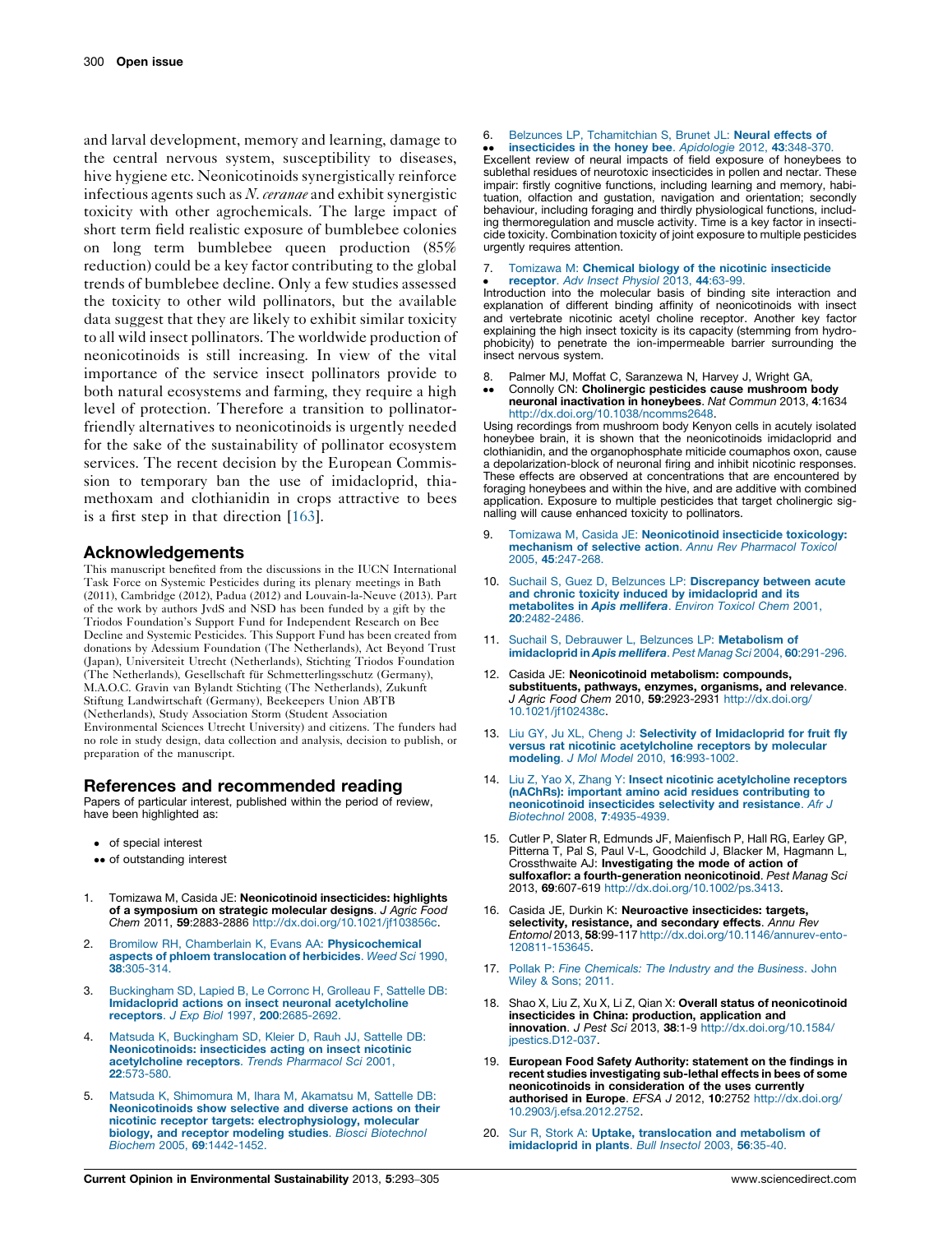- <span id="page-8-0"></span>21. Van de Meent D, Hollander A, [Peijnenburg](http://refhub.elsevier.com/S1877-3435(13)00049-3/sbref0105) W, Breure T: Fate and<br>transport of [contaminants](http://refhub.elsevier.com/S1877-3435(13)00049-3/sbref0105). In Ecological Impacts of Toxic Chemicals. Edited by Sá[nchez-Bayo](http://refhub.elsevier.com/S1877-3435(13)00049-3/sbref0105) F, Van den Brink P, Mann RM. [Bentham;](http://refhub.elsevier.com/S1877-3435(13)00049-3/sbref0105) 2011.
- 22. Gupta S, Gajbhiye V, Kalpana T, Agnihotri NP: [Leaching](http://refhub.elsevier.com/S1877-3435(13)00049-3/sbref0110) behavior of imidacloprid [formulations](http://refhub.elsevier.com/S1877-3435(13)00049-3/sbref0110) in soil. Bull Environ Contam Toxicol 2002, 68[:502-508.](http://refhub.elsevier.com/S1877-3435(13)00049-3/sbref0110)
- 23. Haith DA: Ecological risk [assessment](http://refhub.elsevier.com/S1877-3435(13)00049-3/sbref0115) of pesticide runoff from grass surfaces. Environ Sci Technol 2010, 44[:6496-6502.](http://refhub.elsevier.com/S1877-3435(13)00049-3/sbref0115)
- 24. Selim HM, Jeong CY, Elbana TA: Transport of [imidacloprid](http://refhub.elsevier.com/S1877-3435(13)00049-3/sbref0120) in<br>soils: miscible [displacement](http://refhub.elsevier.com/S1877-3435(13)00049-3/sbref0120) experiments. Soil Sci 2010, 175[:375-381.](http://refhub.elsevier.com/S1877-3435(13)00049-3/sbref0120)
- 25. Miranda GRB, Raetano CG, Silva E, Daam MA, [Cerejeira](http://refhub.elsevier.com/S1877-3435(13)00049-3/sbref0125) MA: Environmental fate of [neonicotinoids](http://refhub.elsevier.com/S1877-3435(13)00049-3/sbref0125) and classification of their potential risks to [hypogean,](http://refhub.elsevier.com/S1877-3435(13)00049-3/sbref0125) epygean, and surface water [ecosystems](http://refhub.elsevier.com/S1877-3435(13)00049-3/sbref0125) in Brazil. Hum Ecol Risk Assess 2011, 17:981-995.
- 26. Kurwadkar ST, Dewinne D, Wheat R, McGahan DG, Mitchell FL: Time dependent sorption behavior of dinotefuran, imidacloprid and thiamethoxam. J Environ Sci Health B 2013, 48:237-242 [http://dx.doi.org/10.1080/03601234.2013.742412.](http://dx.doi.org/10.1080/03601234.2013.742412)
- 27. Van Dijk T, Van Staalduinen M, Van der Sluijs JP: Macroinvertebrate decline in surface water polluted with imidacloprid. PLoS ONE 2013, 8:e62374 [http://dx.doi.org/](http://dx.doi.org/10.1371/journal.pone.0062374) [10.1371/journal.pone.0062374](http://dx.doi.org/10.1371/journal.pone.0062374).
- 28. Starner K, Goh KS: Detections of the neonicotinoid insecticide imidacloprid in surface waters of three agricultural regions of California, USA, 2010–2011. Bull Environ Contam Toxicol 2012, 88:316-321 <http://dx.doi.org/10.1007/s00128-011-0515-5>.
- 29. Kreuger J. Graaf S: [Pesticides](http://refhub.elsevier.com/S1877-3435(13)00049-3/sbref0145) in Surface Water in Areas with Open Ground and [Greenhouse](http://refhub.elsevier.com/S1877-3435(13)00049-3/sbref0145) Horticultural Crops in Sweden 2008. [2010.](http://refhub.elsevier.com/S1877-3435(13)00049-3/sbref0145)
- 30. Anderson TA, Salicea CJ, Ericksona RA, McMurry ST, Coxa SB, Smith LM: Effects of land use and precipitation on pesticides and water quality in playa lakes of the southern high plains. Chemosphere 2013, 92:84-90 [http://dx.doi.org/10.1016/](http://dx.doi.org/10.1016/j.chemosphere.2013.02.054) [j.chemosphere.2013.02.054](http://dx.doi.org/10.1016/j.chemosphere.2013.02.054).
- 31. Doering J, Maus C, Schoening R: Residues of [Imidacloprid](http://refhub.elsevier.com/S1877-3435(13)00049-3/sbref0155) WG 5 in Blossom Samples of [Rhododendron](http://refhub.elsevier.com/S1877-3435(13)00049-3/sbref0155) sp (variety Nova Zembla) after Soil Treatment in the Field [Application:](http://refhub.elsevier.com/S1877-3435(13)00049-3/sbref0155) 2003, Sampling 2003 and 2004, Bayer [Cropscience](http://refhub.elsevier.com/S1877-3435(13)00049-3/sbref0155) AG. Report No G201806/32. 2004.
- 32. Rexrode M, Barrett M, Ellis J, Gabe P, [VaughanA,](http://refhub.elsevier.com/S1877-3435(13)00049-3/sbref0160) Felkel J, Melendez J: EFED Risk [Assessment](http://refhub.elsevier.com/S1877-3435(13)00049-3/sbref0160) for the Seed Treatment of [Clothianidin](http://refhub.elsevier.com/S1877-3435(13)00049-3/sbref0160) 600FS on Corn and Canola. United States [Environmental](http://refhub.elsevier.com/S1877-3435(13)00049-3/sbref0160) Protection Agency; 20 February 2003[.](http://refhub.elsevier.com/S1877-3435(13)00049-3/sbref0160)
- 33. NPIC (National Pesticde Information Center): Imidacloprid Technical Fact Sheet. 2013:. [http://www.npic.orst.edu/factsheets/](http://www.npic.orst.edu/factsheets/imidacloprid.pdf) [imidacloprid.pdf](http://www.npic.orst.edu/factsheets/imidacloprid.pdf) (accessed 17.02.13).
- 34. [Bonmatin](http://refhub.elsevier.com/S1877-3435(13)00049-3/sbref0170) JM, Moineau I, Charvet R, Colin ME, Fleche C, Bengsch ER: Behaviour of [imidacloprid](http://refhub.elsevier.com/S1877-3435(13)00049-3/sbref0170) in fields. Toxicity for **honey bees**. [Environmental](http://refhub.elsevier.com/S1877-3435(13)00049-3/sbref0170) Chemistry – Green Chemistry and<br>Pollutants in [Ecosystems](http://refhub.elsevier.com/S1877-3435(13)00049-3/sbref0170). Berlin: Springer; 2005, 483-494.
- 35. Greatti M, Sabatini AG, [Barbattini](http://refhub.elsevier.com/S1877-3435(13)00049-3/sbref0175) R, Rossi S, Stravisi A: Risk of environmental [contamination](http://refhub.elsevier.com/S1877-3435(13)00049-3/sbref0175) by the active ingredient [imidacloprid](http://refhub.elsevier.com/S1877-3435(13)00049-3/sbref0175) used for corn seed dressing. Preliminary results. Bull [Insectol](http://refhub.elsevier.com/S1877-3435(13)00049-3/sbref0175) 2003, 56:69-72.
- 36. Krupke CH, Hunt GJ, Eitzer BD, Andino G, Given K: Multiple
- $\bullet \bullet$ routes of pesticide exposure for honey bees living near agricultural fields. PLoS ONE 2012, 7:e29268 [http://dx.doi.org/](http://dx.doi.org/10.1371/journal.pone.0029268) [10.1371/journal.pone.0029268](http://dx.doi.org/10.1371/journal.pone.0029268).

Bees are exposed in many ways to neonicotinoids in agricultural fields throughout the foraging period. During spring, extremely high levels of clothianidin and thiamethoxam were found in planter exhaust material produced during the planting of treated maize seed. Neonicotinoids were<br>found in soil also of unplanted fields. Dandelions visited by foraging bees<br>growing, pear, these, fields, contained, poopicotinoids: 1,1,9,4,,g kg=1 growing near these fields contained neonicotinoids: 1.1–9.4 μg kg<sup>-</sup><br>clothinidin and 1.1–2.9 μg kg<sup>-1</sup> thiamethoxam.

37. Bonmatin JM, Marchand PA, Charvet R, Moineau I, Bengsch ER, Colin ME: Quantification of imidacloprid uptake in maize crops. J Agric Food Chem 2005, 53:5336-5341 [http://dx.doi.org/](http://dx.doi.org/10.1021/jf0479362) [10.1021/jf0479362](http://dx.doi.org/10.1021/jf0479362).

- 38. Maini S, [Medrzycki](http://refhub.elsevier.com/S1877-3435(13)00049-3/sbref0190) P, Porrini C: The puzzle of honey bee losses: a brief review. Bull Insectol 2010, 63[:153-160.](http://refhub.elsevier.com/S1877-3435(13)00049-3/sbref0190)
- 39.
- $\bullet \bullet$ Vidau C, Diogon M, Aufauvre J, Fontbonne R, Viguès B, Brunet J-<br>L, Texier C, Biron DG, Blot N, El Alaoui H e*t al.*: **Exposure to**<br>**sublethal doses of fipronil and thiacloprid highly increases** mortality of honeybees previously infected by Nosema ceranae. PLoS ONE 2011, 6:e21550 [http://dx.doi.org/10.1371/](http://dx.doi.org/10.1371/journal.pone.0021550) [journal.pone.0021550.](http://dx.doi.org/10.1371/journal.pone.0021550)

Synergism was found between neurotoxic insecticides and Nosema ceranae infections: Sublethal doses of fipronil and thiacloprid make honeybees more prone to Nosema ceranae infections and induces increased mortality of nosema-infected bees. This effect does not seem to be linked to a decrease of the bee detoxification system. A step forward in understanding the interactions of factors jointly producing colony depopulation.

- 40. Maxim L, Van der Sluijs JP: [Uncertainty:](http://refhub.elsevier.com/S1877-3435(13)00049-3/sbref0200) cause or effect of [stakeholders'](http://refhub.elsevier.com/S1877-3435(13)00049-3/sbref0200) debates? Analysis of a case study: the risk for honey bees of the [insecticide](http://refhub.elsevier.com/S1877-3435(13)00049-3/sbref0200) Gaucho<sup>®</sup>. Sci Total [Environ](http://refhub.elsevier.com/S1877-3435(13)00049-3/sbref0200) 2007, 376[:1-17.](http://refhub.elsevier.com/S1877-3435(13)00049-3/sbref0200)
- 41. [Suryanarayanan](http://refhub.elsevier.com/S1877-3435(13)00049-3/sbref0205) S, Kleinman DL: Disappearing bees and reluctant [regulators](http://refhub.elsevier.com/S1877-3435(13)00049-3/sbref0205). Issues Sci Technol 2011, 27:33.
- 42. Maxim L, Van der Sluijs JP: [Seed-dressing](http://refhub.elsevier.com/S1877-3435(13)00049-3/sbref0210) systemic
- $\bullet \bullet$ [insecticides](http://refhub.elsevier.com/S1877-3435(13)00049-3/sbref0210) and Honeybees. Late Lessons from Early Warnings:<br>Science, Precaution, Innovation. European [Environment](http://refhub.elsevier.com/S1877-3435(13)00049-3/sbref0210) Agency [\(EEA\);](http://refhub.elsevier.com/S1877-3435(13)00049-3/sbref0210) 2013:. p. 401–[438.](http://refhub.elsevier.com/S1877-3435(13)00049-3/sbref0210)

Using the bans of imidacloprid in France for sunflower (1999) and maize (2004) as a case study, the social processes that ultimately lead to application of the precautionary principle are analyzed in a very insightful way. The analysis focuses on the ways in which scientific findings were used by stakeholders and decision-makers to influence policy during the controversy. Eight lessons are drawn about governance of controversies related to chemical risks.

- 43. Suryanarayanan S, Kleinman D: Be(e)coming experts the  $\bullet \bullet$ controversy over insecticides in the honey bee colony
	- collapse disorder. Soc Stud Sci 2013, 43:215-240 [http://](http://dx.doi.org/10.1177/0306312712466186) [dx.doi.org/10.1177/0306312712466186.](http://dx.doi.org/10.1177/0306312712466186)

This paper explores the politics of expertise in an ongoing controversy in the United States over the role of neonicotinoids in colony collapse disorder. A set of research norms and practices from agricultural entomology came to dominate the investigation of the links between pesticides and honey bee health. The epistemological dominance of these norms and practices served to marginalize the knowledge claims and policy positions of beekeepers in the colony collapse disorder controversy.

- 44. [Buchmann](http://refhub.elsevier.com/S1877-3435(13)00049-3/sbref0220) SL, Nabhan GP: The Forgotten Pollinators. Island [Press;](http://refhub.elsevier.com/S1877-3435(13)00049-3/sbref0220) 1997[.](http://refhub.elsevier.com/S1877-3435(13)00049-3/sbref0220)
- 45. Klein AM, Vaissière BE, Cane JH, Steffan-Dewenter I, Cunningham SA, Kremen C, Tscharntke T: Importance of pollinators in changing landscapes for world crops. Proc Biol Sci 2007, 274:303-313 <http://dx.doi.org/10.1098/rspb.2006.3721>.
- 46. [Brussaard](http://refhub.elsevier.com/S1877-3435(13)00049-3/sbref0230) L, Caron P, Campbell B, Lipper L, Mainka S,<br>Rabbinge R, Babin D, Pulleman M: [Reconciling](http://refhub.elsevier.com/S1877-3435(13)00049-3/sbref0230) biodiversity [conservation](http://refhub.elsevier.com/S1877-3435(13)00049-3/sbref0230) and food security: scientific challenges for a new [agriculture](http://refhub.elsevier.com/S1877-3435(13)00049-3/sbref0230). Curr Opin Environ Sustain 2010, 2:34-42.
- 47. Settele J, Penev L, Georgiev T, Grabaum R, [Grobelnik](http://refhub.elsevier.com/S1877-3435(13)00049-3/sbref0235) V, Hammen V, Klotz S, Kühn I (Eds): Atlas of [Biodiversity](http://refhub.elsevier.com/S1877-3435(13)00049-3/sbref0235) Risk. Sofia: Pensoft; 2010.
- 48. Lautenbach S, Seppelt R, Liebscher J, Dormann CF: Spatial and  $\bullet \bullet$ temporal trends of global pollination benefit. PLoS ONE 2012, 7:e35954 [http://dx.doi.org/10.1371/journal.pone.0035954.](http://dx.doi.org/10.1371/journal.pone.0035954)

The first spatially explicit map of pollination demands at world level identifies the areas that benefit and depend the most on pollination. On the basis of this maps the dependency of agriculture on pollination is much higher than what has been so far described. Increases in the price of pollination dependent crops were considered as an early warning tool on the abundance of pollinators. Still the effects of international trade of pollination-dependent crops have not been taken into account, in which case the dependency of developed countries would be higher than shown.

- 49. Gallai N, Salles JM, Settele J, Vaissière BE: Economic valuation of the vulnerability of world agriculture confronted with pollinator decline. Ecol Econ 2009, 68:810-821 [http://dx.doi.org/](http://dx.doi.org/10.1016/j.ecolecon.2008.06.014) [10.1016/j.ecolecon.2008.06.014.](http://dx.doi.org/10.1016/j.ecolecon.2008.06.014)
- 50. Winfree R, Gross BJ, Kremen C: Valuing [pollination](http://refhub.elsevier.com/S1877-3435(13)00049-3/sbref0250) services to [agriculture](http://refhub.elsevier.com/S1877-3435(13)00049-3/sbref0250). Ecol Econ 2011, 71:80-88.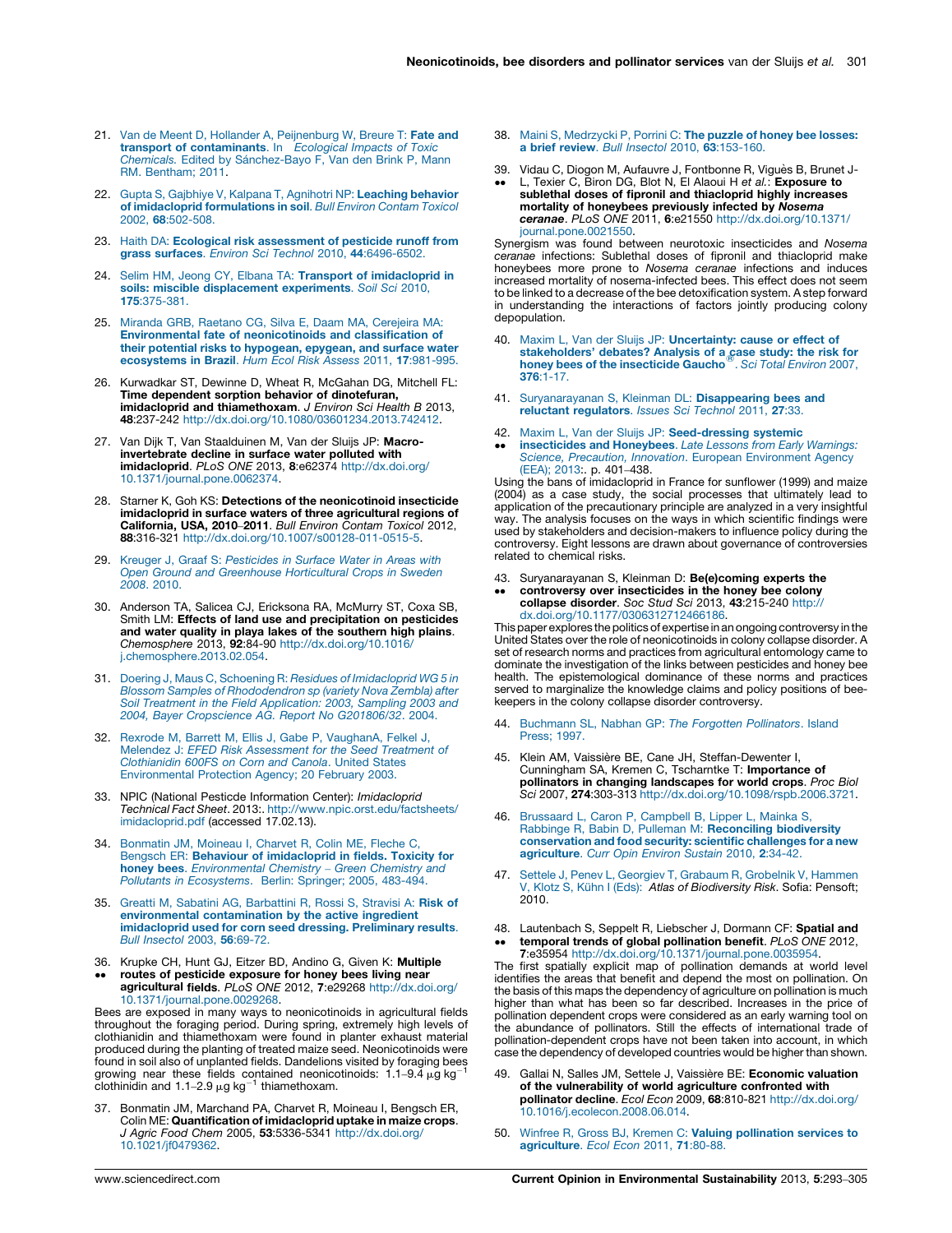- <span id="page-9-0"></span>51. Maes J, Hauck J, Paracchini ML, Ratamäki O, Hutchins M, Termansen M, Furman E, Pérez-Soba M, Braat L, Bidoglio G: Mainstreaming ecosystem services into EU policy. Curr Opin Environ Sustain 2013, 5:128-134 [http://dx.doi.org/10.1016/](http://dx.doi.org/10.1016/j.cosust.2013.01.002) [j.cosust.2013.01.002.](http://dx.doi.org/10.1016/j.cosust.2013.01.002)
- 52. Kevan PG, Menzel R: The plight of pollination and the interface of neurobiology, ecology and food security. Environmentalist 2012, 32:300-310 <http://dx.doi.org/10.1007/s10669-012-9394-5>.
- 53. Ollerton J, Winfree R, Tarrant S: How many flowering plants are pollinated by animals? Oikos 2011, 120:321-326 [http://](http://dx.doi.org/10.1111/j.1600-0706.2010.18644.x) [dx.doi.org/10.1111/j.1600-0706.2010.18644.x](http://dx.doi.org/10.1111/j.1600-0706.2010.18644.x).
- 54. Eilers EJ, Kremen C, Smith Greenleaf S, Garber AK, Klein AM:
- $\bullet$ Contribution of pollinator-mediated crops to nutrients in the human food supply. PLoS ONE 2011, 6:e21363 [http://dx.doi.org/](http://dx.doi.org/10.1371/journal.pone.0021363) [10.1371/journal.pone.0021363](http://dx.doi.org/10.1371/journal.pone.0021363).

Pollinator mediated crops account for >90% of vitamin C, 100% of lycopene, almost 100% of the antioxidants  $\beta$ -cryptoxanthin and  $\beta$ -tocopherol, the majority of the lipid, vitamin A and related carotenoids, calcium and fluoride, and a large portion of folic acid. Ongoing pollinator decline may thus put the provision of a nutritionally adequate diet for the global human population at risk.

- 55. Dams LR: Bees and [honey-hunting](http://refhub.elsevier.com/S1877-3435(13)00049-3/sbref0275) scenes in the Mesolithic rock art of [eastern](http://refhub.elsevier.com/S1877-3435(13)00049-3/sbref0275) Spain. Bee World 1978, 59:43-53.
- 56. Pattinson D: [Pre-modern](http://refhub.elsevier.com/S1877-3435(13)00049-3/sbref0280) beekeeping in China: a short history. Agric Hist 2012, 86[:235-255.](http://refhub.elsevier.com/S1877-3435(13)00049-3/sbref0280)
- 57. Bloch G, Francoy TM, Wachtel I, [Panitz-Cohen](http://refhub.elsevier.com/S1877-3435(13)00049-3/sbref0285) N, Fuchs S, Mazar A: Industrial [apiculture](http://refhub.elsevier.com/S1877-3435(13)00049-3/sbref0285) in the Jordan valley during Biblical times with Anatolian [honeybees](http://refhub.elsevier.com/S1877-3435(13)00049-3/sbref0285). Proc Natl Acad Sci U S A 2010, 107[:11240-11244.](http://refhub.elsevier.com/S1877-3435(13)00049-3/sbref0285)
- 58. Ebert A: Nectar for the taking: the [popularization](http://refhub.elsevier.com/S1877-3435(13)00049-3/sbref0290) of scientific bee culture in England, 1609–1809. Agric Hist 2011, 85[:322-343.](http://refhub.elsevier.com/S1877-3435(13)00049-3/sbref0290)
- 59. Breeze TD, Bailey AP, Balcombe KG, Potts SG: Pollination services in the UK: How important are honeybees? Agric Ecosyst Environ 2011, 142:137-143 [http://dx.doi.org/10.1016/](http://dx.doi.org/10.1016/j.agee.2011.03.020) [j.agee.2011.03.020.](http://dx.doi.org/10.1016/j.agee.2011.03.020)
- 60. Garibaldi LA, Steffan-Dewenter I, Winfree R, Aizen MA, Bommarco R, Cunningham SA, Kremen C, Carvalheiro LG, Harder LD, Afik O, Bartomeus I, Benjamin F et al.: Wild pollinators enhance fruit set of crops regardless of honey bee abundance. Science 2013, 339:1608-1611 [http://dx.doi.org/10.1126/](http://dx.doi.org/10.1126/science.1230200) [science.1230200.](http://dx.doi.org/10.1126/science.1230200)
- 61. Banskota AH, Tezuka Y, Kadota S: Recent [progress](http://refhub.elsevier.com/S1877-3435(13)00049-3/sbref0305) in [pharmacological](http://refhub.elsevier.com/S1877-3435(13)00049-3/sbref0305) research of propolis. Phytother Res 2001, 15[:561-571.](http://refhub.elsevier.com/S1877-3435(13)00049-3/sbref0305)
- 62. Jull AB, Rodgers A, Walker N: Honey as a topical [treatment](http://refhub.elsevier.com/S1877-3435(13)00049-3/sbref0310) for wounds. Cochrane Database Syst Rev 2009, 4 art.no. [CD005083.](http://refhub.elsevier.com/S1877-3435(13)00049-3/sbref0310)
- 63. Srinivasan MV: [Honeybees](http://refhub.elsevier.com/S1877-3435(13)00049-3/sbref0315) as a model for the study of visually guided flight, navigation, and [biologically](http://refhub.elsevier.com/S1877-3435(13)00049-3/sbref0315) inspired robotics. Physiol Rev 2011, 91[:413-460.](http://refhub.elsevier.com/S1877-3435(13)00049-3/sbref0315)
- 64. Rogers J, Sleigh C: Here is my [honey-machine:](http://refhub.elsevier.com/S1877-3435(13)00049-3/sbref0320) Sylvia plath and the [mereology](http://refhub.elsevier.com/S1877-3435(13)00049-3/sbref0320) of the Beehive. Rev Engl Stud 2012, 63:293-310.
- 65. Biesmeijer JC, Roberts SPM, Reemer M, Ohlemüller R,<br>Edwards M, Peeters T, Schaffers P *et al.*: **Parallel declines in** pollinators and insect-pollinated plants in Britain and the Netherlands. Science 2006, 313:351-354 [http://dx.doi.org/](http://dx.doi.org/10.1126/science.1127863) [10.1126/science.1127863](http://dx.doi.org/10.1126/science.1127863).
- 66. Holden C: **Ecology: report warns of looming pollination crisis in**<br>N**orth America**. Science 2006, **314**:397 [http://dx.doi.org/10.1126/](http://dx.doi.org/10.1126/science.314.5798.397) [science.314.5798.397.](http://dx.doi.org/10.1126/science.314.5798.397)
- 67. Goulson D, Lye GC, Darvill B: Decline and [conservation](http://refhub.elsevier.com/S1877-3435(13)00049-3/sbref0335) of [bumblebees](http://refhub.elsevier.com/S1877-3435(13)00049-3/sbref0335). Ann Rev Entomol 2008, 53:191-208.
- 68. Potts SG, Biesmeijer JC, Kremen C, Neumann P, Schweiger O, Kunin WE: **Global pollinator declines: trends, impacts and**<br>**drivers**. *Trends Ecol Evol* 2010, **25**:345-353 [http://dx.doi.org/](http://dx.doi.org/10.1016/j.tree.2010.01.007) [10.1016/j.tree.2010.01.007.](http://dx.doi.org/10.1016/j.tree.2010.01.007)
- 69. [Cameron](http://refhub.elsevier.com/S1877-3435(13)00049-3/sbref0345) SA, Lozier JD, Strange JP, Koch JB, Cordes N, Solter LF, Griswold TL: Patterns of [widespread](http://refhub.elsevier.com/S1877-3435(13)00049-3/sbref0345) decline in North American bumble bees. Proc Natl Acad Sci U S A 2010, 108[:662-667.](http://refhub.elsevier.com/S1877-3435(13)00049-3/sbref0345)
- 70. Burkle LA, Marlin JC, Knight TM: Plant-pollinator interactions over 120 years: loss of species, co-occurrence, and function. Science 2013, 339:1611-1615 [http://dx.doi.org/10.1126/](http://dx.doi.org/10.1126/science.1232728) [science.1232728](http://dx.doi.org/10.1126/science.1232728).
- 71. UNEP: Global Honey Bee Colony [Disorders](http://refhub.elsevier.com/S1877-3435(13)00049-3/sbref0355) and Other Threats to Insects. Agriculture United Nations [Environmental](http://refhub.elsevier.com/S1877-3435(13)00049-3/sbref0355) Program; 201[0.](http://refhub.elsevier.com/S1877-3435(13)00049-3/sbref0355)
- 72. van der Zee R, Pisa L, Andonov S, Brodschneider R, Chlebo R,  $\bullet$ Coffey MF, Crailsheim K, Dahle B, Gajda A, Gray A et al.: Managed honey bee colony losses in Canada, China, Europe, Israel and Turkey, for the winters of 2008–9 and 2009–10. J Apic Res 2012, 51:100-114 [http://dx.doi.org/10.3896/](http://dx.doi.org/10.3896/IBRA.1.51.1.12) [IBRA.1.51.1.12](http://dx.doi.org/10.3896/IBRA.1.51.1.12).

This publication gathers the to-date most harmonised information on colony losses worldwide. Colony bee losses are voluntarily communicated by beekeepers through a common worldwide questionnaire designed by the scientific network COLOSS.

- 73. VanEngelsdorp D, Meixner M: A historical review of managed honey bee populations in Europe and the United States and the factors that may affect them. J Invertebr Pathol 2010, 103:S80-S95 [http://dx.doi.org/10.1016/j.jip.2009.06.011.](http://dx.doi.org/10.1016/j.jip.2009.06.011)
- 74. VanEngelsdorp D, Caron D, Hayes J, Underwood R, Henson M, Spleen A, Andree M, Andree M, Snyder R, Lee K, Roccasecca K, Wilson M, Wilkes J, Lengerich E, Pettis J: A national survey of managed honey bee 2010–11 winter colony losses in the USA: results from the Bee Informed Partnership. J Apic Res 2012, 51:115-124 <http://dx.doi.org/10.3896/IBRA.1.51.1.14>.
- 75. Taniguchi T, Kita Y, [Matsumoto](http://refhub.elsevier.com/S1877-3435(13)00049-3/sbref0375) T, Kimura K: Honeybee colony  $\bullet$ losses during 2008–2010 caused by pesticide [application](http://refhub.elsevier.com/S1877-3435(13)00049-3/sbref0375) in Japan. J Apic 2012, 27[:15-27.](http://refhub.elsevier.com/S1877-3435(13)00049-3/sbref0375)

A survey carried out to beekeepers over three consecutive years identified large numbers of bee losses due to acute intoxications to putatively neonicotinoids. The colonies around rice and orange fields were the most affected.

- 76. Yamada T, Yamada K, Wada N: Influence of [dinotefuran](http://refhub.elsevier.com/S1877-3435(13)00049-3/sbref0380) and [clothianidin](http://refhub.elsevier.com/S1877-3435(13)00049-3/sbref0380) on a bee colony. Jpn J Clin Ecol 2012, 21:10-23.
- 77. Maxim L, Van der Sluijs JP: Expert explanations of honeybee losses in areas of extensive agriculture in France: Gaucho compared with other supposed causal factors. Environ Res Lett 2010, 5:014006 <http://dx.doi.org/10.1088/1748-9326/5/1/014006>.
- 78. Runckel C, Flenniken ML, Engel JC, Ruby JG, Ganem D, Andino R, DeRisi JL: Temporal analysis of the honey bee microbiome reveals four novel viruses and seasonal prevalence of known viruses, nosema, and crithidia. PLoS ONE 2011, 6:e20656 [http://](http://dx.doi.org/10.1371/journal.pone.0020656) [dx.doi.org/10.1371/journal.pone.0020656.](http://dx.doi.org/10.1371/journal.pone.0020656)
- 79. Farooqui T: A potential link among biogenic amines-based

 $\bullet$ 

pesticides, learning and memory, and colony collapse<br>disorder: a unique hypothesis. Neurochem Int 2012, 62:122-136 <http://dx.doi.org/10.1016/j.neuint.2012.09.020>.

An insightful discussion of a hypothetical link among biogenic aminesbased pesticides (neonicotinoids and formamidines) and their disruptive effects on biogenic amine signaling causing olfactory dysfunction in honeybees. The hypothesis that chronic exposure disrupts neural cholinergic and octopaminergic signaling in honeybees is supported by the fact that abnormality in biogenic amines-mediated neuronal signaling impairs their olfactory learning and memory. This explains why foragers exposed to neonicotinoids fail to return to their hive — a possible cause of CCD.

- 80. Stokstad E: Agriculture Field research on bees raises concern about low-dose pesticides. Science 2012, 335:1555 [http://](http://dx.doi.org/10.1126/science.335.6076.1555) [dx.doi.org/10.1126/science.335.6076.1555.](http://dx.doi.org/10.1126/science.335.6076.1555)
- 81. Whitehorn PR, O'Connor S, Wackers FL, Goulson D:
- $\bullet \bullet$ Neonicotinoid pesticide reduces bumble bee colony growth and queen production. Science 2012:351 [http://dx.doi.org/](http://dx.doi.org/10.1126/science.1215025) [10.1126/science.1215025.](http://dx.doi.org/10.1126/science.1215025)

Colonies of bumble bees (Bombus terrestris) exposed to field relevant doses of imidacloprid showed significantly lower growth rate and a reduction of 85% of new queen production. This means a severe negative impact on the bumblebees' population.

82. Henry M, Béguin M, Requier F, Rollin O, Odoux JF, Aupinel P,  $\bullet \bullet$ Aptel J, Tchamitchian S, Decourtye A: A common pesticide decreases foraging success and survival in honey bees. Science 2012, 336:348-350 [http://dx.doi.org/10.1126/science.](http://dx.doi.org/10.1126/science. 1215039) [1215039](http://dx.doi.org/10.1126/science. 1215039).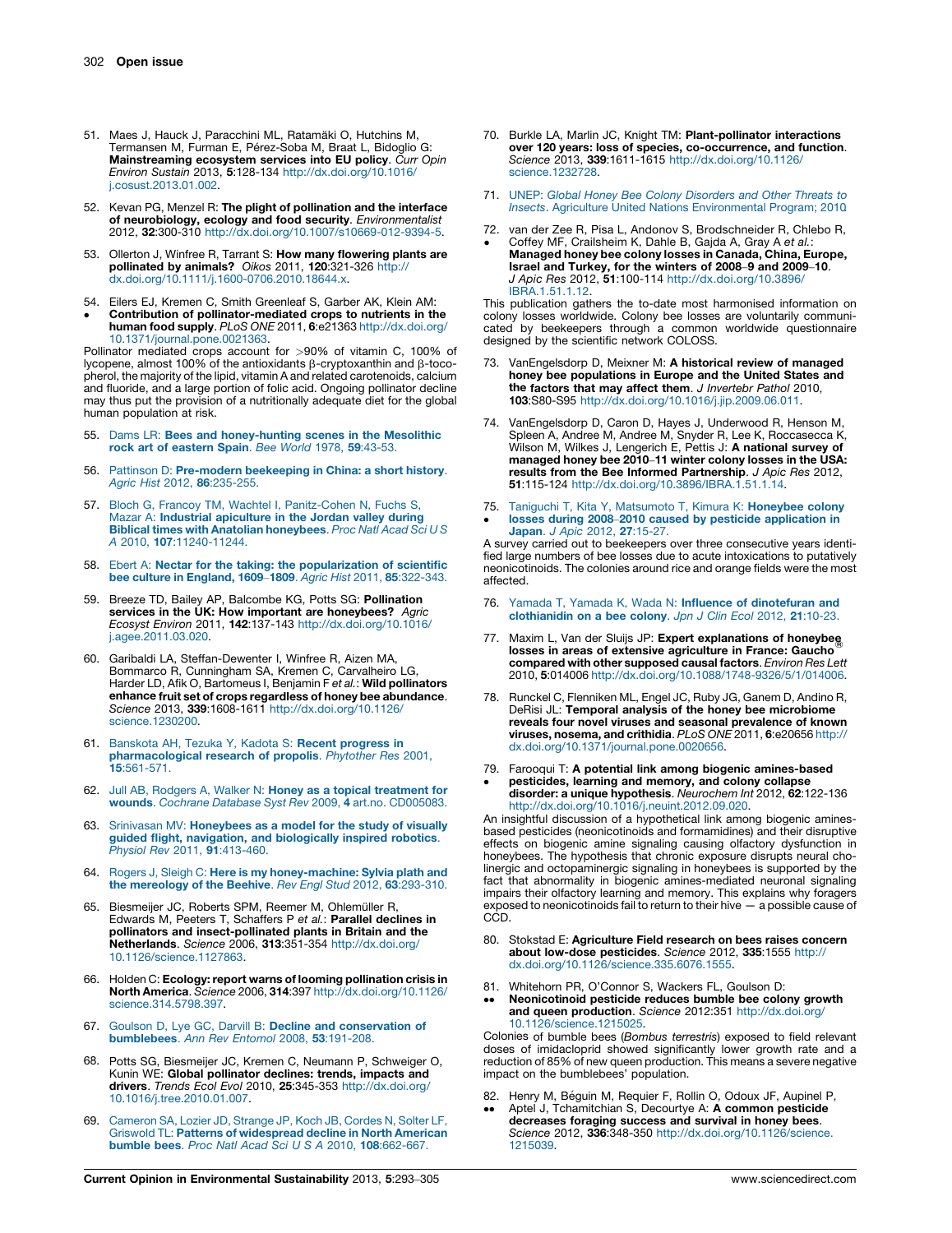<span id="page-10-0"></span>Bees exposed to doses of thiamethoxam at 1.34 ng/bee significantly decrease their ability to carry out their homing flight up to levels triggering depopulation dynamics in their colony. RFID tagging technology is used to register the activity of foragers leaving and entering the hive.

- 83. Stoner KA, Eitzer BD: Movement of soil-applied imidacloprid and thiamethoxam into nectar and pollen of squash (Cucurbita pepo). PLoS ONE 2012, 7:e39114 [http://dx.doi.org/10.1371/](http://dx.doi.org/10.1371/journal.pone.0039114) [journal.pone.0039114.](http://dx.doi.org/10.1371/journal.pone.0039114)
- 84. Girolami V, Mazzon L, [Squartini](http://refhub.elsevier.com/S1877-3435(13)00049-3/sbref0420) A, Mori N, Marzaro M, Di<br>Bernardo A, Greatti M, Giorio C, Tapparo A: **[Translocation](http://refhub.elsevier.com/S1877-3435(13)00049-3/sbref0420) of** [neonicotinoid](http://refhub.elsevier.com/S1877-3435(13)00049-3/sbref0420) insecticides from coated seeds to seedling quttation drops: a novel way of [intoxication](http://refhub.elsevier.com/S1877-3435(13)00049-3/sbref0420) for bees.  $J \vec{E}$ con Entomol 2009, 102[:1808-1815.](http://refhub.elsevier.com/S1877-3435(13)00049-3/sbref0420)
- 85. European Food Safety Authority: Scientific Opinion on the
- $\bullet$ science behind the development of a risk assessment of Plant Protection Products on bees (A*pis mellifera*, Bombus spp. and<br>solitary bees). *EFSA J 2*012, 10:2668 [http://dx.doi.org/10.2903/](http://dx.doi.org/10.2903/j.efsa.2012.2668) [j.efsa.2012.2668](http://dx.doi.org/10.2903/j.efsa.2012.2668).

This non-comprehensive, but rather complete review, includes information about many of the following subjects: first, a definition of specific protection goals linked to pollinators; second, exposure paths of bees to pesticides defined in scientific literature; third, toxicological effects observed; fourth, synergistic effects of pesticides and pathologies and among pesticide molecules; fifth, an analysis of the different toxicological tests currently carried out for risk assessment. On the basis of the previous points, a new proposal for pesticide risk assessment on bees is proposed.

- 86. Beekman M, Ratnieks FLW: [Long-range](http://refhub.elsevier.com/S1877-3435(13)00049-3/sbref0430) foraging by the honeybee, Apis mellifera L.. Funct Ecol 2000, 14[:490-496.](http://refhub.elsevier.com/S1877-3435(13)00049-3/sbref0430)
- 87. Goulson D, Lepais O, O'Connor S, Osborne JL, [Sanderson](http://refhub.elsevier.com/S1877-3435(13)00049-3/sbref0435) RA, Cussans J, Goffe L, Darvill B: Effects of land use at a [landscape](http://refhub.elsevier.com/S1877-3435(13)00049-3/sbref0435) scale on [bumblebee](http://refhub.elsevier.com/S1877-3435(13)00049-3/sbref0435) nest density and survival. J Appl Ecol 2010, 46[:1207-1215.](http://refhub.elsevier.com/S1877-3435(13)00049-3/sbref0435)
- 88. Rortais A, Arnold G, Halm M-P, [Touffet-Briens](http://refhub.elsevier.com/S1877-3435(13)00049-3/sbref0440) F: Modes of honeybees exposure to systemic [insecticides:](http://refhub.elsevier.com/S1877-3435(13)00049-3/sbref0440) estimated amounts of [contaminated](http://refhub.elsevier.com/S1877-3435(13)00049-3/sbref0440) pollen and nectar consumed by different [categories](http://refhub.elsevier.com/S1877-3435(13)00049-3/sbref0440) of bees'. Apidologie 2005, 36[:71-83.](http://refhub.elsevier.com/S1877-3435(13)00049-3/sbref0440)
- 89. Chauzat M-P, Faucon J-P, Martel A-C, Lachaize J, [Cougoule](http://refhub.elsevier.com/S1877-3435(13)00049-3/sbref0445) N, Aubert M: A survey of [pesticide](http://refhub.elsevier.com/S1877-3435(13)00049-3/sbref0445) residues in pollen loads [collected](http://refhub.elsevier.com/S1877-3435(13)00049-3/sbref0445) by honey bees in France. J Econ Entomol 2006, 99[:253-262.](http://refhub.elsevier.com/S1877-3435(13)00049-3/sbref0445)
- 90. Chauzat MP, [Carpentier](http://refhub.elsevier.com/S1877-3435(13)00049-3/sbref0450) P, Martel AC, Bougeard S, Cougoule N, Porta P, Lachaize J, Madec F, Aubert M, Faucon JP: [Influence](http://refhub.elsevier.com/S1877-3435(13)00049-3/sbref0450) of pesticide residues on honey bee [\(Hymenoptera:](http://refhub.elsevier.com/S1877-3435(13)00049-3/sbref0450) Apidae) colony health in France. Environ Entomol 2009, 38[:514-523.](http://refhub.elsevier.com/S1877-3435(13)00049-3/sbref0450)
- 91. Chauzat M-P, Martel A-C, Cougoule N, Porta P, Lachaize J, Zeggane S, Aubert M et al.: An assessment of honeybee colony matrices, Apis mellifera (Hymenoptera: Apidae) to monitor pesticide presence in continental France. Environ Toxicol Chem 2011, 30:103-111 <http://dx.doi.org/10.1002/etc.361>.
- 92. Blacquière T, Smagghe G, Van Gestel CM, Mommaerts V: Neonicotinoids in bees: a review on concentrations, sideeffects and risk assessment. Ecotoxicology 2012, 21:973-992 <http://dx.doi.org/10.1007/s10646-012-0863-x>.
- 93. Dively GP, Kamel A: Insecticide residues in pollen and nectar of a cucurbit crop and their potential exposure to pollinators. J Agric Food Chem 2012, 60:4449-4456 [http://dx.doi.org/](http://dx.doi.org/10.1021/jf205393x) [10.1021/jf205393x](http://dx.doi.org/10.1021/jf205393x).
- 94. Tapparo A, Giorio C, Marzaro M, Marton D, Soldà L, Girolami V: Rapid analysis of neonicotinoid insecticides in guttation drops of corn seedlings obtained from coated seeds. J Environ Monit 2011, 13:1564-1568 [http://dx.doi.org/10.1039/c1em10085h.](http://dx.doi.org/10.1039/c1em10085h)
- 95. Hoffmann EJ, Castle SJ: [Imidacloprid](http://refhub.elsevier.com/S1877-3435(13)00049-3/sbref0475) in melon guttation fluid: a potential mode of exposure for pest and beneficial [organisms](http://refhub.elsevier.com/S1877-3435(13)00049-3/sbref0475). J Econ [Entomol](http://refhub.elsevier.com/S1877-3435(13)00049-3/sbref0475) 2012, 105:67-71.
- 96. Mullin C, Frazier M, Frazier JL, Ashcraft S, Simonds R, Vanengelsdorp D, Pettis JS: High levels of miticides and agrochemicals in North American apiaries: implications for honey bee health. PLoS ONE 2010, 5:e9754 [http://dx.doi.org/](http://dx.doi.org/10.1371/journal.pone.0009754) [10.1371/journal.pone.0009754](http://dx.doi.org/10.1371/journal.pone.0009754).
- 97. Yáñez KP, Bernal JL, Nozal MJ, Martín MT, Bernal J: Determination of seven neonicotinoid insecticides in beeswax by liquid chromatography coupled to electrospray–mass spectrometry using a fused-core column. J Chromatogr A 2013, 1285:110-117 <http://dx.doi.org/10.1016/j.chroma.2013.02.032>.
- 98. Laurino D, [Porporato](http://refhub.elsevier.com/S1877-3435(13)00049-3/sbref0490) M, Patetta A, Manino A: Toxicity of [neonicotinoid](http://refhub.elsevier.com/S1877-3435(13)00049-3/sbref0490) insecticides to honey bees: laboratory tests.<br>Bull Insectol 2011, 64[:107-113.](http://refhub.elsevier.com/S1877-3435(13)00049-3/sbref0490)
- 99. Abbott V, Nadeau JL, Higo H, Winston ML: Lethal and [sublethal](http://refhub.elsevier.com/S1877-3435(13)00049-3/sbref0495) effects of [imidacloprid](http://refhub.elsevier.com/S1877-3435(13)00049-3/sbref0495) on Osmia lignaria and clothianidin on Megachile rotundata [\(Hymenoptera:](http://refhub.elsevier.com/S1877-3435(13)00049-3/sbref0495) Megachilidae). J Econ Entomol 2008, 101[:784-796.](http://refhub.elsevier.com/S1877-3435(13)00049-3/sbref0495)
- 100. [Scott-Dupree](http://refhub.elsevier.com/S1877-3435(13)00049-3/sbref0500) CD, Conroy L, Harris CR: Impact of currently used or potentially useful insecticides for canola [agroecosystems](http://refhub.elsevier.com/S1877-3435(13)00049-3/sbref0500) on Bombus impatiens [\(Hymenoptera:](http://refhub.elsevier.com/S1877-3435(13)00049-3/sbref0500) Apidae), Megachile rotundata [\(Hymentoptera:](http://refhub.elsevier.com/S1877-3435(13)00049-3/sbref0500) Megachilidae), and Osmia lignaria [\(Hymenoptera:](http://refhub.elsevier.com/S1877-3435(13)00049-3/sbref0500) Megachilidae). J Econ Entomol 2009, 102[:177-182.](http://refhub.elsevier.com/S1877-3435(13)00049-3/sbref0500)
- 101. Gradish AE, [Scott-Dupree](http://refhub.elsevier.com/S1877-3435(13)00049-3/sbref0505) CD, Shipp L, Harrisa CR, Ferguson G: Effect of reduced risk pesticides for use in [greenhouse](http://refhub.elsevier.com/S1877-3435(13)00049-3/sbref0505) vegetable production on *Bombus impatiens* [\(Hymenoptera:](http://refhub.elsevier.com/S1877-3435(13)00049-3/sbref0505)<br>Apidae). Pest Manag Sci 2010, 66[:142-146.](http://refhub.elsevier.com/S1877-3435(13)00049-3/sbref0505)
- 102. Mommaerts V, Reynders S, Boulet J, Besard L, Sterk G, Smagghe G: Risk assessment for side-effects of neonicotinoids against bumblebees with and without impairing foraging behavior. Ecotoxicology 2010, 19:207-215 [http://dx.doi.org/10.1007/s10646-009-0406-2.](http://dx.doi.org/10.1007/s10646-009-0406-2)
- 103. Jeyalakshmi T, [Shanmugasundaram](http://refhub.elsevier.com/S1877-3435(13)00049-3/sbref0515) R, Saravanan M, Geetha S, Mohan SS, Goparaju A, Balakrishna Murthy R: [Comparative](http://refhub.elsevier.com/S1877-3435(13)00049-3/sbref0515) toxicity of certain [insecticides](http://refhub.elsevier.com/S1877-3435(13)00049-3/sbref0515) against Apis cerana indica under semi field and laboratory [conditions](http://refhub.elsevier.com/S1877-3435(13)00049-3/sbref0515). Pestology 2011, 35[:23-26.](http://refhub.elsevier.com/S1877-3435(13)00049-3/sbref0515)
- 104 Tapparo A, Marton D, Giorio C, Zanella A, Solda L, Marzaro M,
- .. Vivan L, Girolami V: Assessment of the Environmental Exposure of Honeybees to Particulate Matter Containing Neonicotinoid Insecticides Coming from Corn Coated Seeds. Environ Sci Technol 2012, 46:2592-2599 <http://dx.doi.org/10.1021/es2035152>.

Thanks to a quick analytical method, new potential sources of exposure to pesticides (clothianidin and thiamethoxam) in the environment have been proved: significant amounts of coating particles are emitted by pneumatic drilling machines during corn sowing. Coarse particles seem to sediment closer to the sown field, while fine particles cover longer distances owing to the wind. The amount of toxic compound released is toxic to bees, and this toxicity is facilitated by humidity.

- 105. Girolami V, Marzaro M, Vivan L, Mazzon L, Greatti M, Giorio C, Marton D, Tapparo A: Fatal powdering of bees in flight with particulates of neonicotinoids seed coating and humidity implication. J Appl Entomol 2012, 136:17-26 [http://dx.doi.org/](http://dx.doi.org/10.1111/j.1439-0418.2011.01648.x) [10.1111/j.1439-0418.2011.01648.x](http://dx.doi.org/10.1111/j.1439-0418.2011.01648.x).
- 106. Girolami V, Marzaro M, Vivan L, Mazzon L, Giorio C, Marton D, Tapparo A: Aerial powdering of bees inside mobile cages and the extent of neonicotinoid cloud surrounding corn drillers. J Appl Entomol 2013, 137:35-44 [http://dx.doi.org/10.1111/j.1439-](http://dx.doi.org/10.1111/j.1439-0418.2012.01718.x) [0418.2012.01718.x](http://dx.doi.org/10.1111/j.1439-0418.2012.01718.x).
- 107. [ApeNet:](http://refhub.elsevier.com/S1877-3435(13)00049-3/sbref0535) Effects of Coated Maize Seed on Honey Bees Report Based on Results [Obtained](http://refhub.elsevier.com/S1877-3435(13)00049-3/sbref0535) from the Second Year (2010) Activity of the [APENET](http://refhub.elsevier.com/S1877-3435(13)00049-3/sbref0535) Project. 2012.
- 108. Pochi D, Biocca M, Fanigliulo R, Pulcini P, Conte E: Potential exposure of bees, Apis mellifera L., to particulate matter and pesticides derived from seed dressing during maize sowing.<br>Bull Environ Contam Toxicol 2012, 89:354-361 [http://dx.doi.org/](http://dx.doi.org/10.1007/s00128-012-0664-1) [10.1007/s00128-012-0664-1](http://dx.doi.org/10.1007/s00128-012-0664-1).
- 109. Tapparo A, Giorio C, Solda` L, Bogialli S, Marton D, Marzaro M, Girolami V: UHPLC-DAD method for the determination of neonicotinoid insecticides in single bees and its relevance in honeybee colony loss investigations. Anal Bioanal Chem 2013, 405:1007-1014 [http://dx.doi.org/10.1007/s00216-012-6338-3.](http://dx.doi.org/10.1007/s00216-012-6338-3)
- 110. Gross M: [Pesticides](http://refhub.elsevier.com/S1877-3435(13)00049-3/sbref0550) linked to bee deaths. Curr Biol 2008, 18[:684.](http://refhub.elsevier.com/S1877-3435(13)00049-3/sbref0550)
- 111. Sgolastra F, Renzi T, Draghetti S, [Medrzycki](http://refhub.elsevier.com/S1877-3435(13)00049-3/sbref0555) P, Lodesani M, Maini S, Porrini C: Effects of [neonicotinoid](http://refhub.elsevier.com/S1877-3435(13)00049-3/sbref0555) dust from maize [seed-dressing](http://refhub.elsevier.com/S1877-3435(13)00049-3/sbref0555) on honey bees. Bull Insectol 2012, 65:273-280.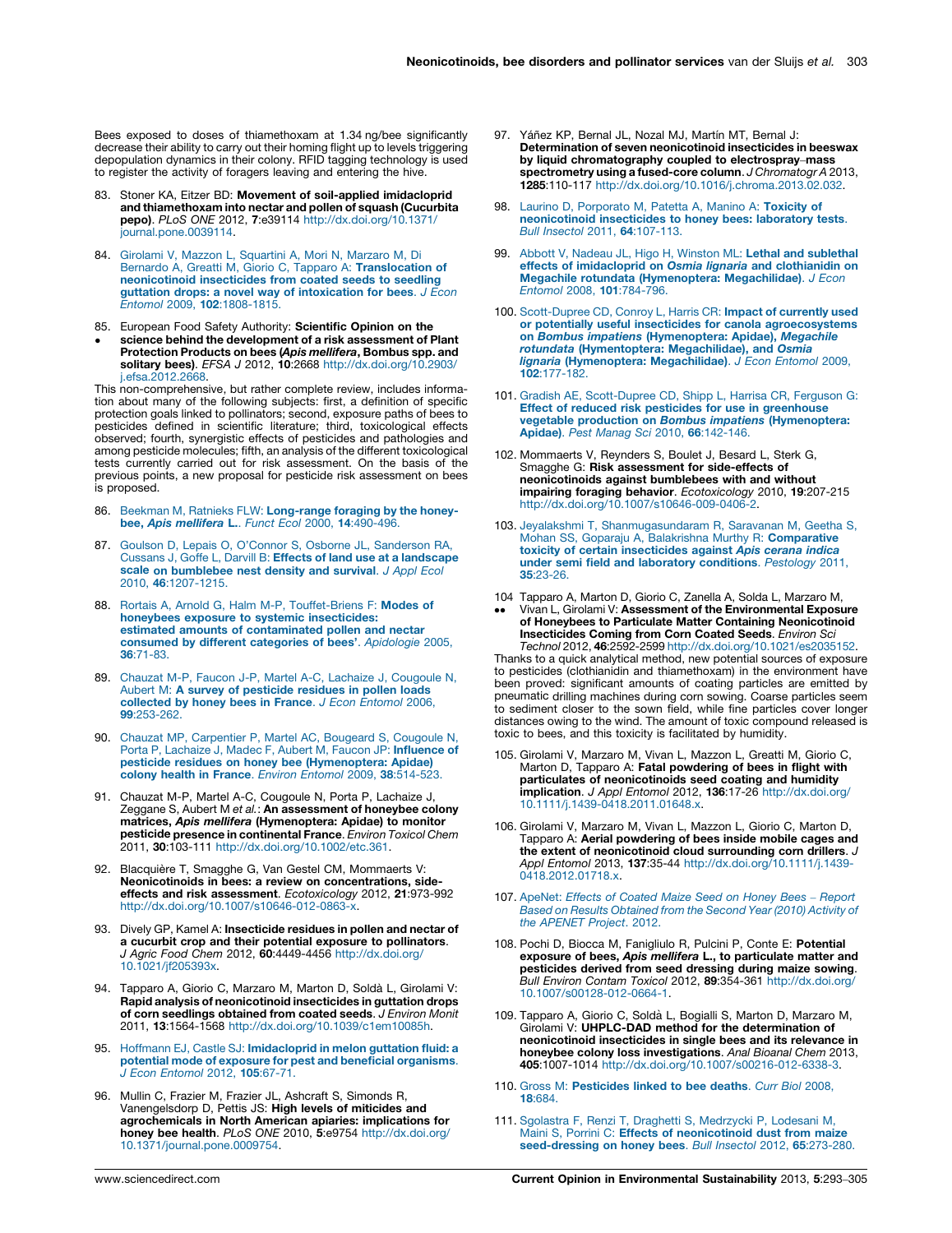- <span id="page-11-0"></span>112. European Commission: [Commission](http://refhub.elsevier.com/S1877-3435(13)00049-3/sbref0560) Directive 2010/21/EU amending Annex I to Council Directive [91/414/EEC](http://refhub.elsevier.com/S1877-3435(13)00049-3/sbref0560) as regards the specific provisions relating to clothianidin, [thiamethoxam,](http://refhub.elsevier.com/S1877-3435(13)00049-3/sbref0560) fipronil and [imidacloprid](http://refhub.elsevier.com/S1877-3435(13)00049-3/sbref0560). Off J 2010, L 65.
- 113. Biocca M, Conte E, Pulcini P, Marinelli E, Pochi D: Sowing simulation tests of a pneumatic drill equipped with systems aimed at reducing the emission of abrasion dust from maize dressed seed. J Environ Sci Health B: Pest Food Contam Agric Wastes 2011, 46:438-448 [http://dx.doi.org/10.1080/](http://dx.doi.org/10.1080/03601234.2011.583825) [03601234.2011.583825.](http://dx.doi.org/10.1080/03601234.2011.583825)
- 114. [Marzaro](http://refhub.elsevier.com/S1877-3435(13)00049-3/sbref0570) M, Vivan L, Targa A, Mazzon L, Mori N, Greatti M, Petrucco Toffolo E, Di [Bernardo](http://refhub.elsevier.com/S1877-3435(13)00049-3/sbref0570) A, Giorio C, Marton D et al.: Lethal aerial powdering of honey bees with [neonicotinoids](http://refhub.elsevier.com/S1877-3435(13)00049-3/sbref0570) from [fragments](http://refhub.elsevier.com/S1877-3435(13)00049-3/sbref0570) of maize seed coat. Bull Insectol 2011, 64:119-126.
- 115. Austria [Investigations](http://refhub.elsevier.com/S1877-3435(13)00049-3/sbref0575) in the incidence of bee losses in corn and oilseed rape growing areas of Austria and possible [correlations](http://refhub.elsevier.com/S1877-3435(13)00049-3/sbref0575) with bee diseases and the use of [insecticidal](http://refhub.elsevier.com/S1877-3435(13)00049-3/sbref0575) plant protection products (MELISA). Ö[sterreichische](http://refhub.elsevier.com/S1877-3435(13)00049-3/sbref0575) Agentur für Gesundheit und Ernährungssicherheit GmbH, Institut für [Pflanzenschutzmittel;](http://refhub.elsevier.com/S1877-3435(13)00049-3/sbref0575) [2012.](http://refhub.elsevier.com/S1877-3435(13)00049-3/sbref0575)
- 116. Oliveira RA, Roat TC, Carvalho SM, Malaspina O: Side-effects of thiamethoxam on the brain and midgut of the africanized honeybee Apis mellifera (Hymenopptera: Apidae). Environ Toxicol 2013. (in [press](http://dx.doi.org/10.1002/tox.21842)).
- 117. Sánchez-Bayo F: From simple toxicological models to prediction of toxic effects in time. Ecotoxicology 2009, 18:343- 354 <http://dx.doi.org/10.1007/s10646-008-0290-1>.
- 118. Tennekes HA: The significance of the Druckrey-Küpfmüller equation for risk assessment — the toxicity of neonicotinoid insecticides to arthropods is reinforced by exposure time. Toxicology 2010, 276:1-4 [http://dx.doi.org/10.1016/](http://dx.doi.org/10.1016/j.tox.2010.07.005) [j.tox.2010.07.005](http://dx.doi.org/10.1016/j.tox.2010.07.005).
- 119. Maus C, Nauen R: Response to the publication: Tennekes, H.A. (2010): the significance of the Druckrey–Küpfmüller equation<br>for risk assessment — the toxicity of neonicotinoid insecticides to arthropods is reinforced by exposure time. Toxicology 2011, 280:176-177 [http://dx.doi.org/10.1016/](http://dx.doi.org/10.1016/j.tox.2010.11.014) [j.tox.2010.11.014](http://dx.doi.org/10.1016/j.tox.2010.11.014).
- 120. Tennekes HA: The significance of the Druckrey-Küpfmüller equation for risk assessment—The toxicity of neonicotinoid insecticides to arthropods is reinforced by exposure time: Responding to a Letter to the Editor by Drs. C. Maus and R. Nauen of Bayer CropScience AG. Toxicology 2011, 280:173-175 <http://dx.doi.org/10.1016/j.tox.2010.11.015>.
- 121 Tennekes HA, Sánchez-Bayo F: Time-dependent toxicity of  $\bullet$ neonicotinoids and other toxicants: implications for a new approach to risk assessment. J Environ Anal Toxicol 2011, S4:001 [http://dx.doi.org/10.4172/2161-0525.S4-001.](http://dx.doi.org/10.4172/2161-0525.S4-001)

Neonicotinoids have an irreversible impact on nAChR which implies that a time-to-event model of toxicity is the adequate description of their chronic toxicity profile. Because of time depends of the toxic effect, the standard risk assessment procedures are not valid in case of exposure to sublethal concentrations of neonicotinoids for long periods of time, so LC50 is a misleading indicator for harm.

- 122. Mason R, Tennekes H, Sánchez-Bayo F, Uhd Jepsen P: Immune suppression by neonicotinoid insecticides at the root of global wildlife declines. J Environ Immunol Toxicol 2013, 1:2-12 [http://](http://dx.doi.org/10.7178/jeit.1) [dx.doi.org/10.7178/jeit.1](http://dx.doi.org/10.7178/jeit.1).
- 123. Lu C, Warchol KM, Callahan RA: In situ [replication](http://refhub.elsevier.com/S1877-3435(13)00049-3/sbref0615) of honey bee colony [collapse](http://refhub.elsevier.com/S1877-3435(13)00049-3/sbref0615) disorder. Bull Insectol 2012, 65:99-106
- 124. Desneux N, Decourtye A, Delpuech JM: The sublethal effects of pesticides on beneficial arthropods. Annu Rev Entomol 2007, 52:81-106 [http://dx.doi.org/10.1146/annurev.ento.52.](http://dx.doi.org/10.1146/annurev.ento.52. 110405.091440) [110405.091440.](http://dx.doi.org/10.1146/annurev.ento.52. 110405.091440)
- 125. Easton AH, Goulson D: The neonicotinoid insecticide imidacloprid repels pollinating flies and beetles at field-realistic concentrations. PLoS ONE 2013, 8:e54819 [http://](http://dx.doi.org/10.1371/journal.pone.0054819) [dx.doi.org/10.1371/journal.pone.0054819.](http://dx.doi.org/10.1371/journal.pone.0054819)
- 126. Bortolotti L, Montanari R, Marcelino J, [Medrzycki](http://refhub.elsevier.com/S1877-3435(13)00049-3/sbref0630) P, Maini S, Porrini C: Effects of sub-lethal [imidacloprid](http://refhub.elsevier.com/S1877-3435(13)00049-3/sbref0630) doses on the homing rate and [foraging](http://refhub.elsevier.com/S1877-3435(13)00049-3/sbref0630) activity of honey bees. Bull Insectol 2003, 56[:63-67.](http://refhub.elsevier.com/S1877-3435(13)00049-3/sbref0630)
- 127. Decourtye A, Devillers J, Genecque E, Le Menach K, Budzinski H,<br>Cluzeau S, Pham-Delègue MH: **Comparative sublethal toxicity** of nine pesticides on olfactory learning performances of the honeybee Apis mellifera. Arch Environ Contam Toxicol 2005, 48:242-250 <http://dx.doi.org/10.1007/s00244-003-0262-7>.
- 128. Gauthier M: State of the art on insect nicotinic [acetylcholine](http://refhub.elsevier.com/S1877-3435(13)00049-3/sbref0640) [receptor](http://refhub.elsevier.com/S1877-3435(13)00049-3/sbref0640) function in learning and memory. In Insect Nicotinic [Acetylcholine](http://refhub.elsevier.com/S1877-3435(13)00049-3/sbref0640) Receptors. Edited by Thany SH. Berlin: Springer; [2010:97-115.](http://refhub.elsevier.com/S1877-3435(13)00049-3/sbref0640)
- 129 Yang EC, Chang HC, Wu WY, Chen YW: Impaired olfactory  $\bullet$ associative behavior of honeybee workers due to contamination of imidacloprid in the larval stage. PLoS ONE

2012, 7:e49472 [http://dx.doi.org/10.1371/journal.pone.0049472.](http://dx.doi.org/10.1371/journal.pone.0049472) A short term sublethal dosage of imidacloprid given to honeybee larvae has a long term effect: it renders the olfactory associative behavior of the adult bees impaired. This may affect the survival condition of the entire colony, even though the larvae survive to adulthood. Also, the broodcapped, pupation, and eclosion rates of the larvae decrease significantly with dose

- 130. Williamson SM, Wright GA: Exposure to multiple cholinergic pesticides impairs olfactory learning and memory in honeybees. J Exp Biol 2013, 216:1799-1807 [http://dx.doi.org/](http://dx.doi.org/10.1242/jeb.083931) [10.1242/jeb.083931.](http://dx.doi.org/10.1242/jeb.083931)
- 131. Yang EC, Chuang YC, Chen YL, Chang LH: Abnormal foraging behavior induced by sublethal dosage of imidacloprid in the honey bee (Hymenoptera: Apidae). J Econ Entomol 2008, 101:1743-1748 [http://dx.doi.org/10.1603/0022-](http://dx.doi.org/10.1603/0022-0493-101.6.1743) [0493-101.6.1743](http://dx.doi.org/10.1603/0022-0493-101.6.1743).
- 132. Decourtye A, Devillers J, Aupinel P, Brun F, Bagnis C, Fourrier J, Gauthier M: Honeybee tracking with microchips: a new methodology to measure the effects of pesticides. Ecotoxicology 2011, 20:429-437 [http://dx.doi.org/10.1007/](http://dx.doi.org/10.1007/s10646-011-0594-4) [s10646-011-0594-4.](http://dx.doi.org/10.1007/s10646-011-0594-4)
- 133. Schneider CW, Tautz J, Grünewald B, Fuchs S: RFID tracking of sublethal effects of two neonicotinoid insecticides on the foraging behavior of Apis mellifera. PLoS ONE 2012, 7:e30023 <http://dx.doi.org/10.1371/journal.pone.0030023>.
- 134  $\bullet$ Teeters BS, Johnson RM, Ellis MD, Siegfried BD: Using video-tracking to assess sublethal effects of pesticides on honey bees (Apis mellifera L.). Environ Toxicol Chem 2012, 31:1349-1354 [http://dx.doi.org/10.1002/etc.1830.](http://dx.doi.org/10.1002/etc.1830)

Video-tracking technology has been used to measure effects on behaviour of two pesticides: tau-fluvalinate (topical) and imidacloprid (oral).<br>While at very low dose (0.05 µg kg<sup>-1</sup>) imidacloprid showed an activating<br>effect, starting at 0.5 µg kg<sup>-1</sup> imidacloprid triggered a dose dependen travelled and interaction time between bees decrease with dose.

- 135. Eiri DM, Nieh JC: A nicotinic acetylcholine receptor agonist affects honey bee sucrose responsiveness and decreases **waggle dancing**. *J Exp Biol* 2012, **215**:2022-2029 [http://](http://dx.doi.org/10.1242/jeb.068718)<br>[dx.doi.org/10.1242/jeb.068718](http://dx.doi.org/10.1242/jeb.068718).
- 136. [Medrzycki](http://refhub.elsevier.com/S1877-3435(13)00049-3/sbref0680) P, Sgolastra F, Bortolotti L, Bogo G, Tosi S, Padovani E,<br>Porrini C, Sabatini AG: **Influence of brood rearing [temperature](http://refhub.elsevier.com/S1877-3435(13)00049-3/sbref0680)** on honey bee development and [susceptibility](http://refhub.elsevier.com/S1877-3435(13)00049-3/sbref0680) to intoxication by [pesticides](http://refhub.elsevier.com/S1877-3435(13)00049-3/sbref0680). J Apic Res 2010, 49:52-59.
- 137. Cresswell JE, Page CJ, Uygun MB, Holmbergh M, Li Y, Wheeler JG, Laycock I, Pook CJ, de Ibarra NH, Smirnoff N et al.: Differential sensitivity of honey bees and bumble bees to a dietary insecticide (imidacloprid). Zoology 2012, 115:365-371 [http://dx.doi.org/10.1016/j.zool.2012.05.003.](http://dx.doi.org/10.1016/j.zool.2012.05.003)
- 138 Gill RJ, Ramos-Rodriguez O, Raine NE: Combined pesticide  $\bullet$ exposure severely affects individual- and colony-level traits in bees. Nature 2012, 491:105-108 [http://dx.doi.org/10.1038/](http://dx.doi.org/10.1038/nature11585) [nature11585](http://dx.doi.org/10.1038/nature11585).

Chronic exposure of bumble bees to a neonicotinoid (imidacloprid) and a pyrethroid (l-cyhalothrin) at field-relevant concentrations reduced the foraging performance and increased worker mortality. This leads to a reduction of brood production and colony success. A synergistic effect of both pesticides is clearly observed.

139 Laycock I, Lenthall KM, Barratt AT, Cresswell JE: Effects of  $\bullet$ imidacloprid, a neonicotinoid pesticide, on reproduction in worker bumble bees (Bombus terrestris). Ecotoxicology 2012, 21:1937-1945 [http://dx.doi.org/10.1007/s10646-012-0927-y/.](http://dx.doi.org/10.1007/s10646-012-0927-y/)